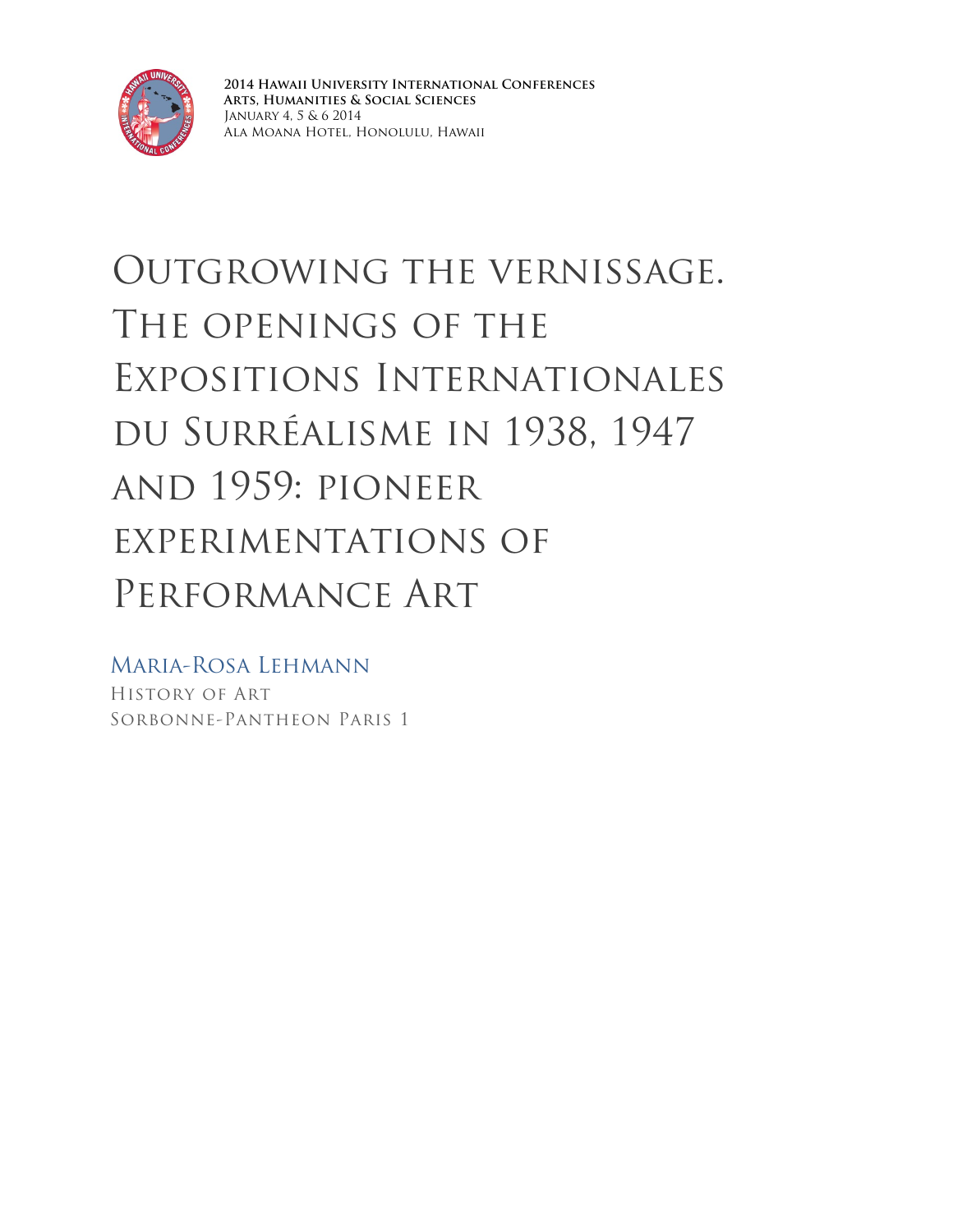Maria-Rosa Lehmann History of Art, Sorbonne-Pantheon Paris 1

### **Outgrowing the vernissage. The openings of the Expositions Internationales du Surréalisme in 1938, 1947 and 1959: pioneer experimentations of Performance Art**

One aspect of surrealist art is still misrepresented in most publications: their performances. For the inaugurations of their international exhibitions in Paris, between 1938 and 1965, the surrealists organized different events that can be defined as pioneer experiments of Performance Art. This short presentation will explain why we need to study these art pieces and will introduce first analysis of the performances organized for surrealist international exhibitions.

#### **Introduction**

With this presentation I will introduce my research concerning my thesis *Outgrowing the vernissage. The openings of the Expositions Internationales du Surréalisme in 1938, 1947 and 1959: pioneer experimentations of Performance Art.*

I will explain why such a study is necessary, for the research on Surrealism, the research on the history of exhibitions, and the history of Performance Art. For that I shall point out the absence of studies on surrealist performances in the existing bibliography in all three fields.

Subsequently we will take a closer look at these art openings. I will discuss the elements transforming the *vernissage surrealiste* into proto-performances – pioneer experiments of an art form introducing itself in the 1960s and 1970s.

We will also demonstrate the thoughts and reflections behind the unique study, explaining the importance of an enquiry largely underrepresented. We will raise questions which have been overlooked concerning the research of the surrealist movement, and by those studying the history of art exhibitions and the history of performance art.

A short presentation such as this will not be able to answer all the questions I'm trying to answer with my work. Nevertheless, I wish to present the first findings concerning the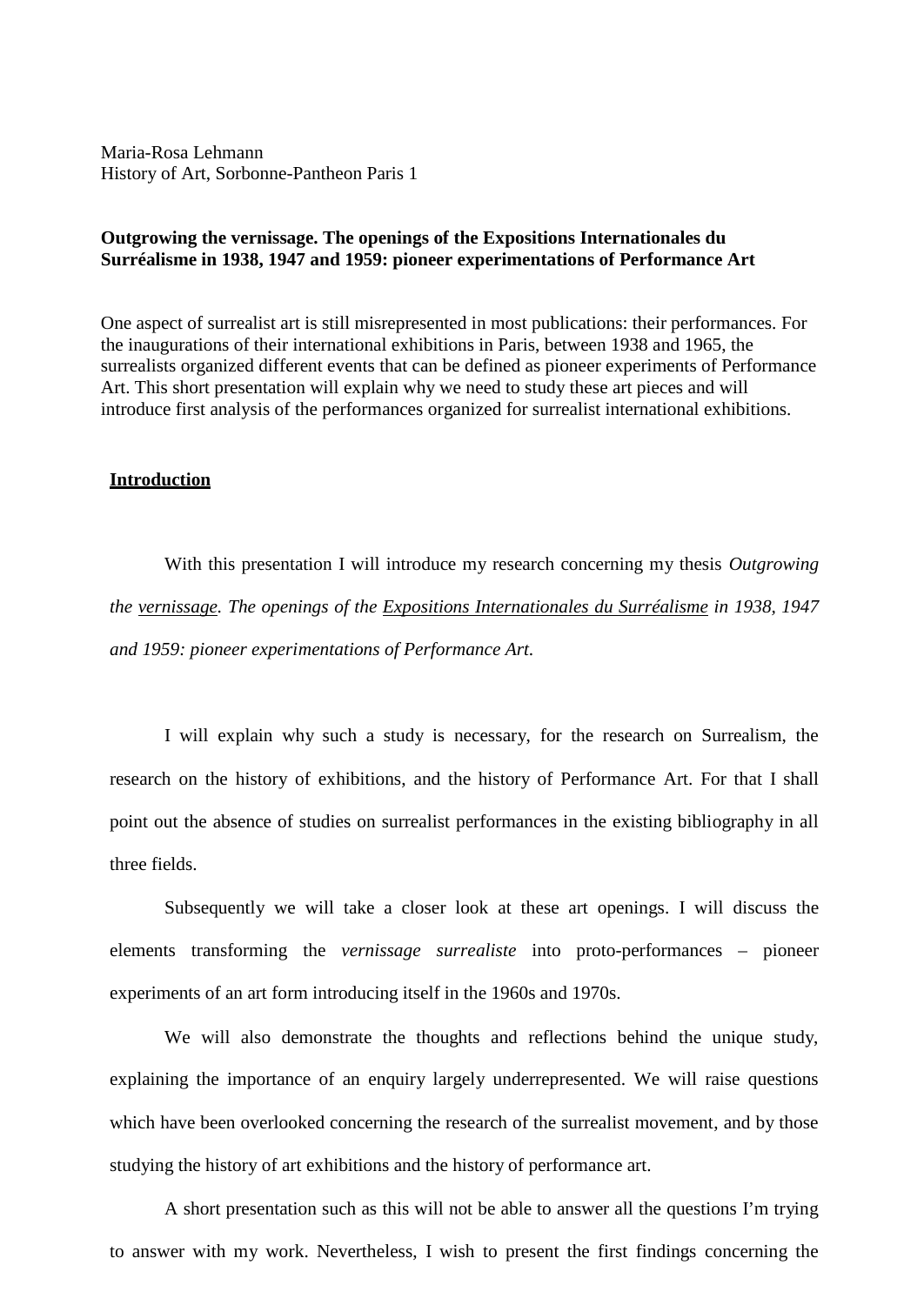subject: lost documents witnessing the evolution of the *vernissage surrealiste*, new photos and information about important actors of that mutation. After two years of extensive research this paper will give a preliminary report on the progress of my work, underlining the importance of the subject.

## **I. T h e "vern iss age su rréali ste" in ab sen ce: A co mmen t on the u n d errep r esen tation of**

## **surrealist performance in the current publication history**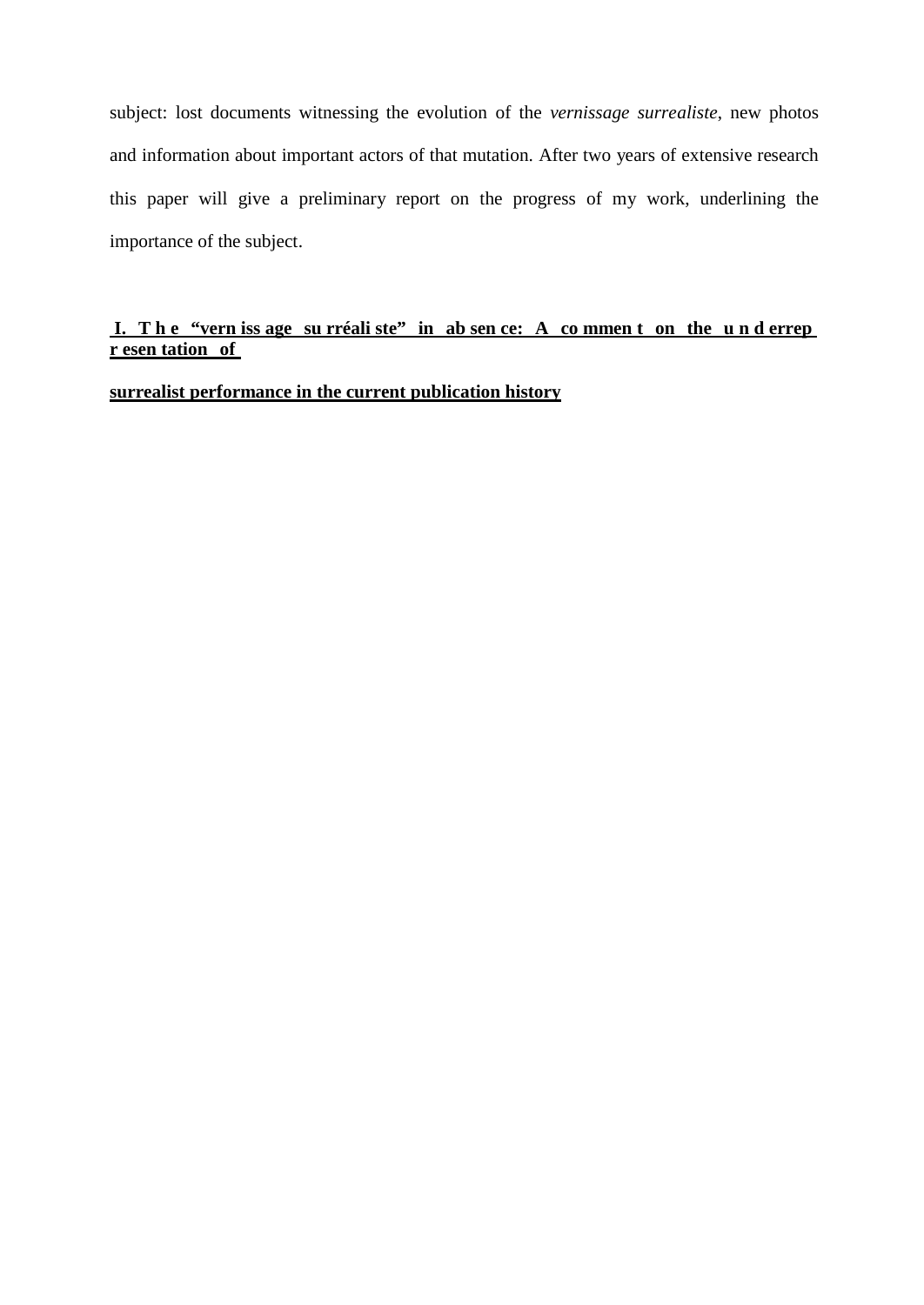Since 1940, different aspects of Surrealism have been examined by a large number of art historians. In these publications, the authors mainly concentrated on questions concerning surrealist paintings and surreal objects. The strange nature of surrealist art and the methods used by the group, such as André Breton's automatic writing (*l'écriture automatique*) or the method of *critical paranoia* designed by Salvador Dali, have always fascinated scholars. Examining the bibliography of J.H. Matthews published in  $1966<sup>1</sup>$ , we realize that the work on Surrealism is particularly rich. Their art work, their philosophy, the group's involvement in politics, as well as their ideologies about erotica and mysticism have been extensively studied. Moreover, since the 1970s, the feminist movement has opened enquiries on Surrealism towards new directions. The ambiguous position of surrealist artists towards women<sup>2</sup> inspired a great number of writings.

However, one research topic concerning the movement has only recently been in the focus of scholar's attention: the surrealist exhibitions. At the end of the 1930s, the surrealists started to experiment with the exhibition as an artistic tool. In their view, the art show was no longer a mere place of presentation towards a commercial goal, but rather an opportunity of expressing their ideas and philosophy even further.

This novel approach towards the art exhibition has fascinated art historians since the 1990s. Today, publications on that practice can be found at the centre of surrealist studies<sup>3</sup>. Because of these new publications, art historians have been able to discuss in detail the

<sup>1</sup> J.H., MATTHEWS, "Forty years of Surrealism (1924-1964). A preliminary bibliography", *Comparative Literature Studies*, Vol.3 (1966) p.309-350

<sup>2</sup> For the surrealists, women were defined as an absolute ideal, but at the same time deemed as *unheimlich -* a Freudian term, meaning that a situation or image can be familiar and strange at the same time. Sigmund, FREUD, « Das Unheimliche », *Imago. Zeitschrift für Anwendung der Psychoanalyse auf die Geisteswissenschaften*, N°.V (1919) p. 297-324.

<sup>3</sup> Bernd, KLÜSER and Katharina, HEGEWISCH, *Die Kunst der Ausstellung. Eine Dokumentation dreißig exemplarischer Kunstausstellungen dieses Jahrhunderts*, (Frankfurt am Main/ Leipzig: Insel Verlag, 1991); Bruce, ALTSHULER, *The avant-garde in exhibition. New art in the 20 th century*, (New York: Harry N. Abrams, 1994); Bruce, ALTSHULER, *Salon to Biennale. Exhibitionsthat made art history*, (London: Phaidon Press, 2008); Lewis, KACHUR, *Displaying the marvelous. Marcel Duchamp, Salvador Dali, and surrealist exhibition installations*, (Cambridge: MIT Press, 2003); Ian, DUNLOP, *The shock of the new*, (London: Weidenfeld & Nicolsen, 1972)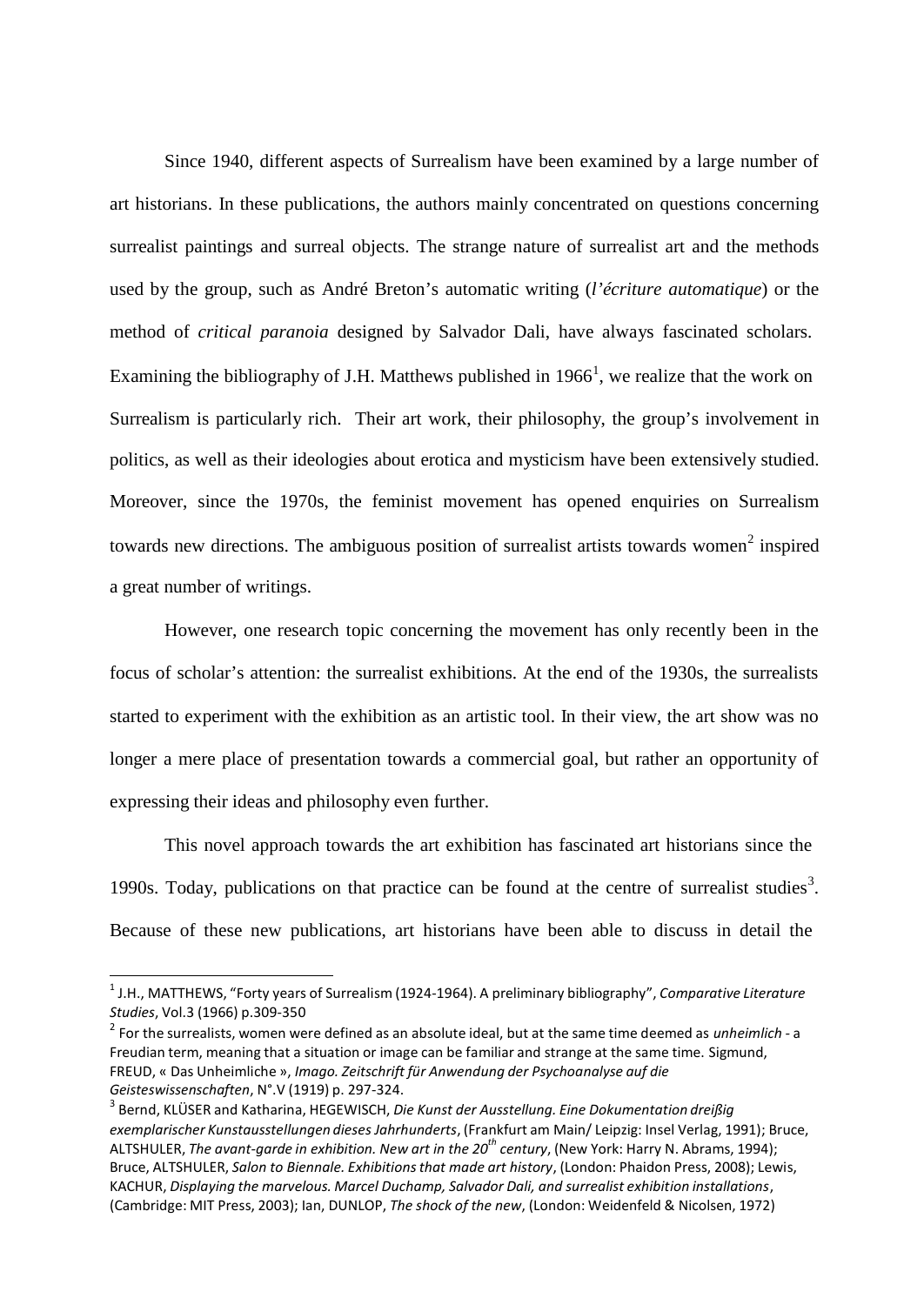experimental nature of the movement. The surrealists were ready to break and overcome all limits imposed by the art world<sup>4</sup>. This original way of looking upon Surrealism has influenced current PhD theses, which have discovered new documents on the movement that have been previously ignored<sup>5</sup>. Consequently these recent findings have renewed the interest for Surrealism.

This innovative way of thinking about the movement responds to a new field of art history: the history of art exhibitions. Since the end of the 20th century, we witness the growing importance of studies concentrating on the evolution of art exhibitions in general<sup>6</sup>.

The originality of the avant-garde is based on the will of shocking and surprising its public through the constant research of forever-changing, new experimentations. Treating the art exhibition as one of these experiments is a complete new approach<sup>7</sup>. Astonishingly enough, as the study of an exhibition allows us to better understand the context and surrounding in which a specific art group is situated $8$ . For this reason we find more and more publications on the exhibitions of the Dada group, the futurists, and other avant-garde movements. Authors have started to analyze the effects of such an event and how theses artistic experimentations have been received in an aesthetic, social and political discourse<sup>9</sup>.

However, studies on performances organized for the inauguration of these unique shows are virtually non-existing. This is even more astonishing considering the important place of such an event for the art show in general. The history of the art exhibition opening shall not be discussed here in detail. Its importance for the art world of the  $18<sup>th</sup>$  and  $19<sup>th</sup>$ 

<sup>4</sup> David G, ZINDER, *The surrealist connection. An approach to a surrealist aesthetic of theatre*, (Michigan: UMI Research Press, 1980) p.125<br><sup>5</sup> See: Annabelle, GÖRGEN, *Exposition Internationale du Surréalisme Paris 1938. Bluff und Täuschung – die* 

*Ausstellung als Werk*, (Munich: Verlag Silke Schreiber, 2008); Elena, FILIPOVIC, « Abwesende Kunstobjekte. Mannequins und die Exposition Internationale du Surréalisme von 1938 », in: *Puppen, Körper, Automaten. Phantasmen der Moderne,* (Düsseldorf: Oktagon, 1999)<br><sup>6</sup> Scholars like Lewis Kachur, Bruce Altshuler and Jerome Glicenstein have institutionalized the questions

concerning the history of art exhibitions. <sup>7</sup> David G., ZINDER, *Surrealist connection*, p.64 <sup>8</sup>

 $^8$  For a detailed explanation how an exhibition is a key moment in a painter's life see: Bernd, KLÜSER and Katharina, HEGEWISCH, Katharina, *Kunst der Ausstellung*, p.12

<sup>9</sup> Mary Anne, STANISZEWSKI, introduction to *The power of display. A history of Exhibition Installations at the Museum of Modern Art*, (Cambrige/ London: MIT Press), 1998, p.xix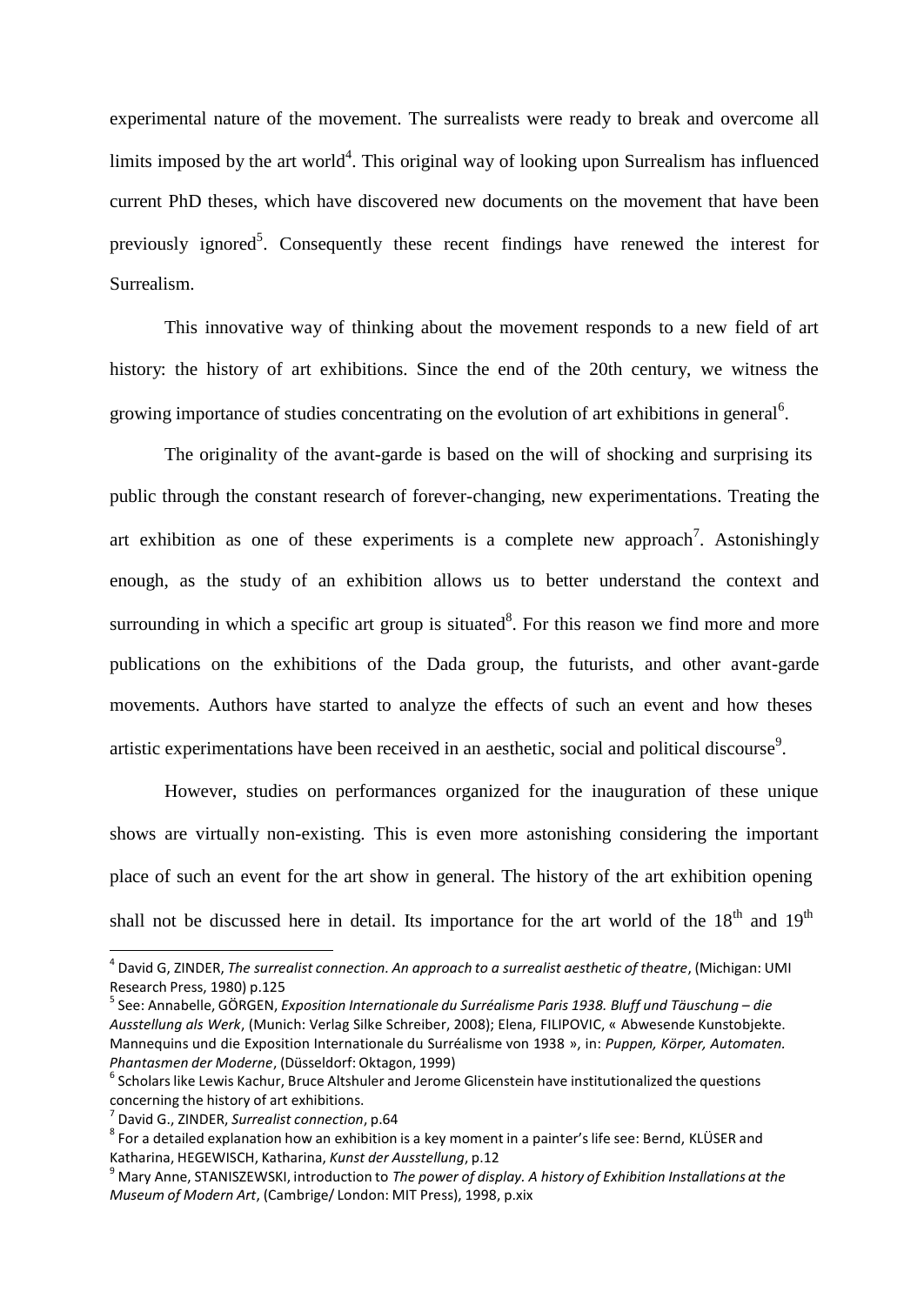Century has been documented in great detail by many publications<sup>10</sup>. Nevertheless, we need to evoke the significance of an art opening for the artists, as to establishing the reasoning behind the evolution we are going to discuss.

The *vernissage* truly is an event, a reception held to honor the inauguration of an exhibition which is in itself a key moment in the life of an artist $^{11}$ . Only a small, chosen circle has access to that celebration, an element which defines the art opening as a privileged event. One could say that the ceremony is not only the inauguration of an art show, but also its highpoint: the moment in which everybody important for the art world is united. Everybody wants to be seen during the inauguration of an art show of the avant-garde. Everybody wants to witness a new sensation. Basically, the ceremony draws in what we call the *tout-Paris*. Therefore, it is the perfect moment to organize something unique and shocking. The impact of such a performance would be considerable.

We can see why the surrealists saw the art opening as an important occasion to organize shocking performances. That is why the absence of studies on performances organized by the Surrealists for the inauguration of their art shows is so astonishing, considering that these *vernissages surrealists* can be defined as precursors for what we call Performance Art<sup>12</sup>.

Today, studies on Performance Art are numerous<sup>13</sup>. At the center of these studies are reflections on the evolution of Performance Art and the elements influencing its development.

Adrian Henri defines the avant-garde movements as starting point for Performance. In his opinion, Happenings as we know them today are principally based on ideas of art

<sup>10</sup> For more information about the subject, read: Hans-Peter, THURN, *Die Vernissage. Vom Künstlertreffen zum Freizeitvergnügen*, (Cologne: Dumont, 2002), the publications of Denis Diderot concerning the *Salons* of the 17th Century siècle, Emile, ZOLA, *L'œuvre*, (Paris: Les Rougon-Macquart, 1886) ; Klaus, BARTELS, *Wie Berenike auf die Vernissage kam*, (Darmstadt: Philipp von Zabern Verlag, 2004)

 $11$  A more detailed definition of the art opening, as well as a historic survey and its meaning for contemporary art can be found in my Master dissertation.

 $12$  Prototypes of the art form later labeled as Performance Art were the works of Yoko Ono, Carolee Schneemann, Joseph Beuys and Allan Kaprow respectively.

<sup>13</sup> For a good bibliography on the subject see : Moira, ROTH, « A history of Performance », *Performance art. (Some) theory and (selected) practice at the end of this century* (Winter 1997), p.73-83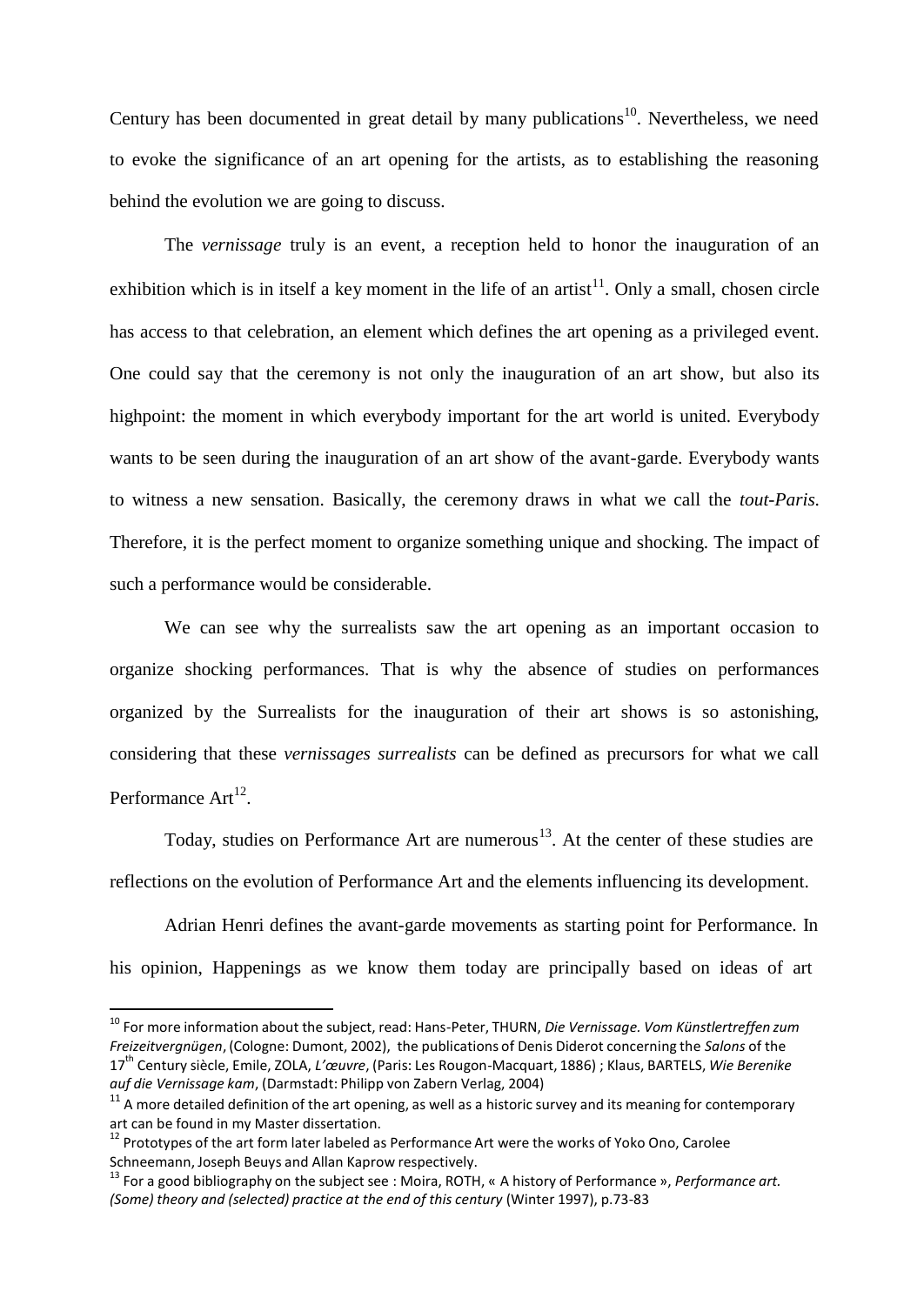movements of the beginning of the  $20<sup>th</sup>$  Century<sup>14</sup>. A great number of scholars follow his line of thinking. They are referring to experiments on artistic expression conducted by the avantgarde. In their opinion these experiments declare the beginnings of Performance, Happening, action and Body Art *<sup>15</sup>*. In all of these publications, scholars concentrate on the importance of Futurism and Dadaism. Their significance is repeatedly underlined, whilst the impact of Surrealism is considered secondary and only mentioned in passing.

Today, some publications have started to see these surrealists exploits as precursors of Performance Art. Those authors establish the importance of the group for the evolution of an *après-guerre* art. And they place surrealism in its proper place. Adrian Henri, for example defines the movement as one of the most evident precursors of Performance Art<sup>16</sup>. Celia Rabinovitch follows his argumentation. In her opinion it was Surrealism who announced later tendencies towards *radical action* and performance 17 . David Zinder takes that reasoning even further. He thinks that what André Breton considered as *l'art d'évènement*<sup>18</sup> was later incorporated into happenings 19.

This correlation between surrealist actions and Performance Art needs to be applied to the research on surrealist art openings. The private performance of Jean Benoit on the occasion of the exhibition in 1959 is already viewed as *happening déjanté* 20. Now we must expand this interpretation on the other surrealist art openings between 1938 and 1965. The *vernissage surrealist* simply needs to find his place in studies about the history of performance art.

<sup>14</sup> Adrien, HENRI, *Total Art. Environments, Happenings, and Performance* (New York/ Toronto: Oxford University Press, 1974) p.13

<sup>15</sup> Silvia, EIBLMAYR et al., *Die verletzte Diva. Hysterie, Körper, Technik in der Kunst des 20. Jahrhunderts*, (Munich: Oktagon, 2000) p.17 <sup>16</sup> Adrien, HENRI, *Total Art*, p.22

<sup>17</sup> Celia, RABINOVITCH, *Surrealism and the Sacred. Power, Eros, and the Occult in Modern Art*, (Cambridge/

<sup>&</sup>lt;sup>18</sup> His expression was first used on occasion of the *Exposition Internationale du Surréalisme* in 1938.

<sup>19</sup> David G., ZINDER, *Surrealist Connection*, p.127

<sup>20</sup> Tobias, BEZZOLA et al., *Sade Surreal. Der Marquis de Sade und die erotische Fantasie des Surrealismusin Text und Bild*, (Ostfildern-Ruit: Hatje Cantz Verlag, 2001) p.174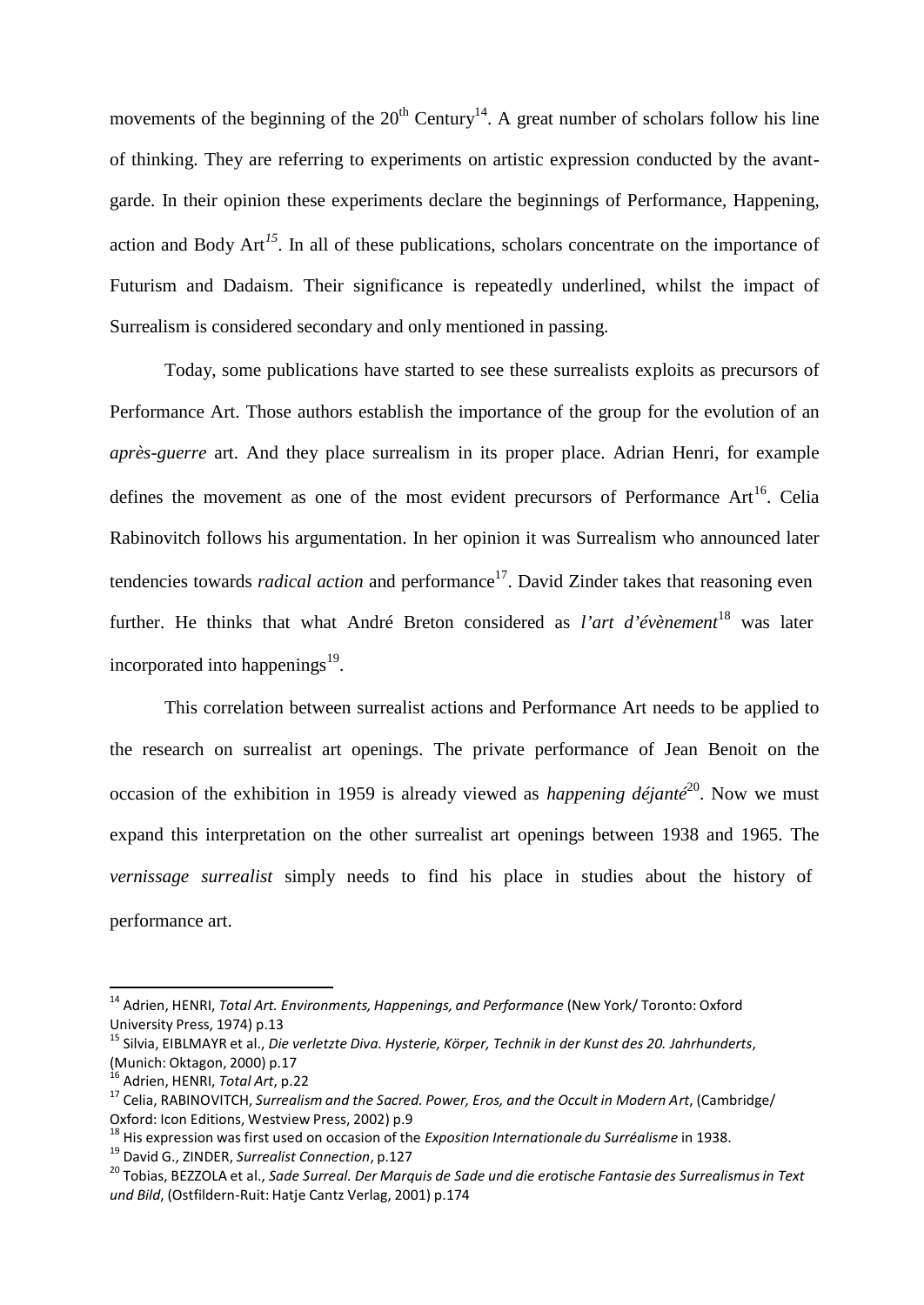# **II. The** *vernissage surréaliste* **in context: the evolution of a surrealist exhibition installation – an environment for performance explained by the example of the** *Exposition Internationale du Surréalisme* **in 1938**

Surrealism was introduced by André Breton in his first Manifesto in  $1924^{21}$ . However the first manifestation of a surrealist exhibition as total environment takes place only at the end of the 1930s – with the *Exposition Internationale du Surrealisme*, in 1938, taking place in Paris at the Gallery des Beaux-arts of Georges Wildenstein<sup>22</sup>.

This ground-breaking exhibition was radically different from anything the surrealists had ever organized before. Being the first ever exhibition translating this idea of transforming the traditional space into a total environment, the first international surrealist exhibition in France plays a central part in the new research on surrealism.

Alyce Mahon comments that the event of 1938 overthrew social habits, morals and politics of the period in a way never seen before<sup>23</sup>. Rather than getting lost in a boring routine and answering to the bourgeois expectations, the surrealists fought against everything that came before them on global scale<sup>24</sup>. The group experimented with a sensory overload in order to force the visitor to face a new way of seeing the world<sup>25</sup>. The exhibition of 1938 created an environment of hostility and surprise by means of physical discomfort, meaning that the show attacked what the public considered as familiar and known.

Simple presentation was not enough anymore; the exhibition in 1938 can rather be seen as a fusion of art and theatrical *mise en scène*. The surrealists transformed the presentational, commercial space of a gallery into a theatre of their dreams and imagination<sup>26</sup>.

<sup>21</sup> André, BRETON, *Manifeste du Surréalisme*, (Paris : Editions du Sagittaire, 1924)

<sup>&</sup>lt;sup>22</sup> Georges Wildenstein (1892-1963) was a gallery director, collector, editor and art historian who mainly concentrated on French art of the 18th and 19th Century.<br><sup>23</sup> Alyce, MAHON, *Surrealism and the politics of Eros, 1938-1968,* (London: Thames & Hudson, 2005) p.11

<sup>24</sup> James D., HERBERT, *Paris 1937. Worlds on exhibition*, (Ithaca/ London: Cornell University Press, 1998) p.4

<sup>25</sup> David G., ZINDER, *Surrealist connection,* p.125

<sup>26</sup>*Les grands spectacles. 120 Jahre Kunst und Massenkultur* (Salzburg: Hatje Cantz, 2005) p.46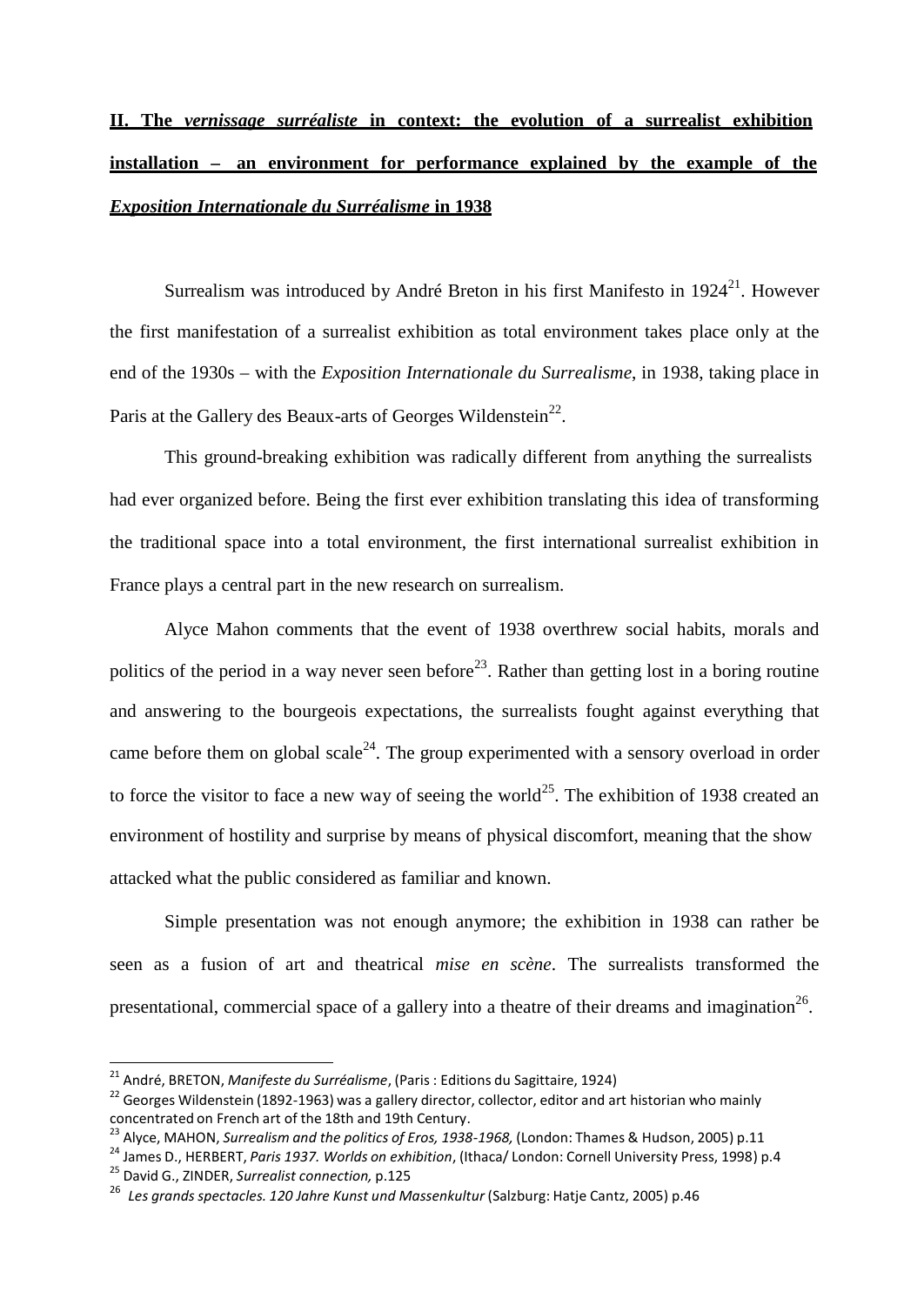However, the exhibitions at the beginning of the movement have a mere informative function. They served to resume the group's activities<sup>27</sup>.

Finally we need to question the new approach of the surrealists towards the exhibition. In order to understand this mutation, we need to analyze in detail the measures undertaken by the artists. We need to question in what way this evolution can be defined by the surrealist ideology and how it influences the ideas of the movement. Demonstrating how and why the original role of an art exhibition changed for the surrealists is important to understand the reasons for the transformation of the art opening<sup>28</sup> from simple "meet and greet" to a tool of artistic expression.

Since the 1920s, the surrealists tried repeatedly to redefine their artistic position<sup>29</sup>. During this time experiments concerning artistic expressions have played a major place in their research. They demonstrate the will of the surrealists to break with artistic tradition and to overcome the limits of accepted artistic expression. Therefore, it stands to reason that questions concerning the use of the art exhibition as an artistic tool had to develop sometime in the history of the movement.

At this point we should be reminded of the nature of surrealism: attacking the known and familiar world of society<sup>30</sup>. Actually, it was the bourgeoisie the surrealists thought responsible for the horrors of the beginning of the  $20<sup>th</sup>$  century. The artistic climate in Paris between the two world wars was charged by a rejection of the old generation and their ways, because their actions resulted in the First World War. In order to break with these rejected cultural and sociological morals of the bourgeois society, the group's main concern were actions defined by radical insurrection. For the surrealists that preference for insurrection was

<sup>27</sup> Marcel, JEAN and Arpad, MEZEI, *Histoire de la peinture surréaliste*, (Paris : Editions su Seuil, 1959) p.280. The *Exposition Surréaliste* at the Pierre Colle Gallery in 1933 or the *Exposition surréaliste d'objets* at the Ladrière-Ratton Gallery in 1936, for instance, demonstrate the traditional design of an exhibition. For more information on the subject, see: Brian, O'DOHERTY, *Inside the white cube. The ideology of the gallery space*, (University of California Press, 2000)<br><sup>28</sup> The French expression of this event is *vernissage,* translated with *private view*.<br><sup>29</sup> Josef, HELFENSTEIN, *Meret Oppenheim und der Surrealismus*, (Stuttgart: Verlag Gerd Hatje, 1993) p.14

<sup>30</sup> Marie-Claire, BANQUART*, Paris des Surréalistes*, (Paris : Editions de la Différence, 2004) p.16-21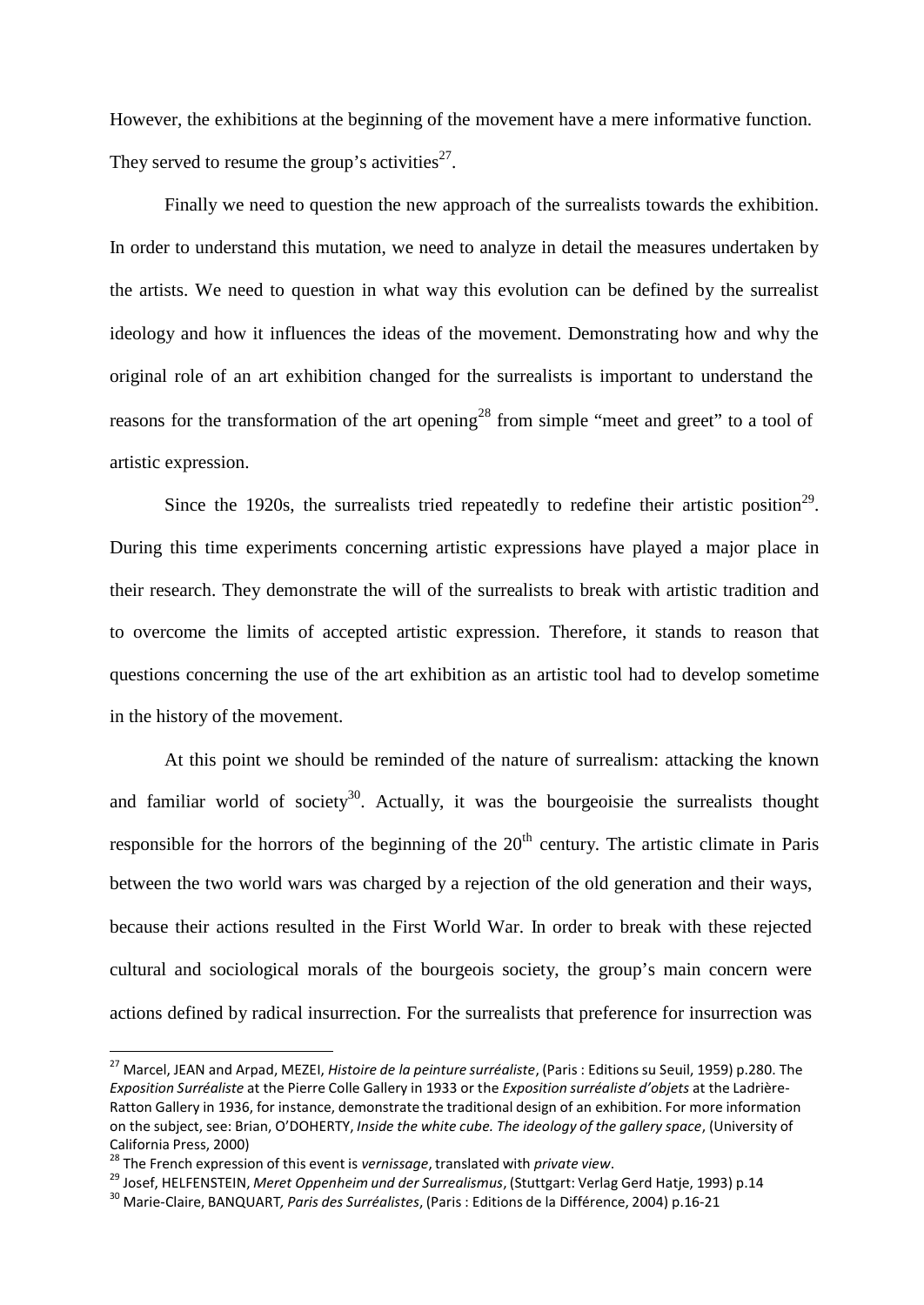defined by activities deemed scandalous and outrageous by society<sup>31</sup>. In the 1920s, the most important tool for the group was to provoke situations that would raise public outcry from their spectators.

Concerning this subject, Max Ernst, one of the most prominent members of the surrealists, proclaimed in 1929: "I think it is of highest importance to continue the acts of terror the surrealists have organized."  $32$  But perhaps the best reference would be André Breton, leader of the group who considered the public as "*enemy number one"* the surrealists needed to fight with all means<sup>33</sup>. In his second manifesto, he reminds the surrealist artist that, by means of different challenges and provocation, the public needed to be left in a constant state of exasperation<sup>34</sup>. This provocative nature of Surrealism and the cultural situation in Paris during that time explains why the group decided to transform their exhibitions into something shockingly new.

The problem was that, at the end of the 1930s, the public was no longer shocked by the surrealists' activities. Due to the constant repetitive provocation, the public just got used to their shenanigans and the group lost their revolutionary appeal. Actually, even worse than that, their actions became a matter of amusement for society. The start of this tendency can be observed at the end of the 1920s. By visiting a spectacle of the avant-garde, the public expected to see something that would send a quiver down their spine, something exciting<sup>35</sup>. Being present at one of the avant-garde scandalous activities was *à la mode*. Spectators were looking forward to being rattled.

<sup>31</sup> Particularly the scandal at the *Banquet Saint-Pol-Roux* in 1925 at the *Closerie des Lilas*. Or the fascist aggression against the movie *L'âge d'or* by Louis Buñuel and Salvador Dali at the *Studio 28* in 1930. See : Gérard, DUROZOI and Vincent, BOUVET, *Paris between the Wars 1919-1939. Art life and culture*, (New York: The Vendome Press, 2010), p.328

 $^{32}$  « J'estime de la plus grande importance de continuer les actes de terreur que les surréalistes ont menés. », André, BRETON, Louis, ARAGON, "A suivre – Petite contribution au dossier de certains intellectuels à tendances révolutionnaires », *Variétés. Numéro spéciale : Le surréalisme en 1929*, Bruxelles(1929) p.XV <sup>33</sup> Alyce, MAHON, *Politics of Eros*, p.83

<sup>34</sup> André, BRETON, « Second Manifeste du Surréalisme », *La Révolution Surréaliste*, n°12, (15.12.1929)

<sup>35</sup> Carol, MANN, *Paris between the wars*, (London: The Vendom Press, 1996), p.80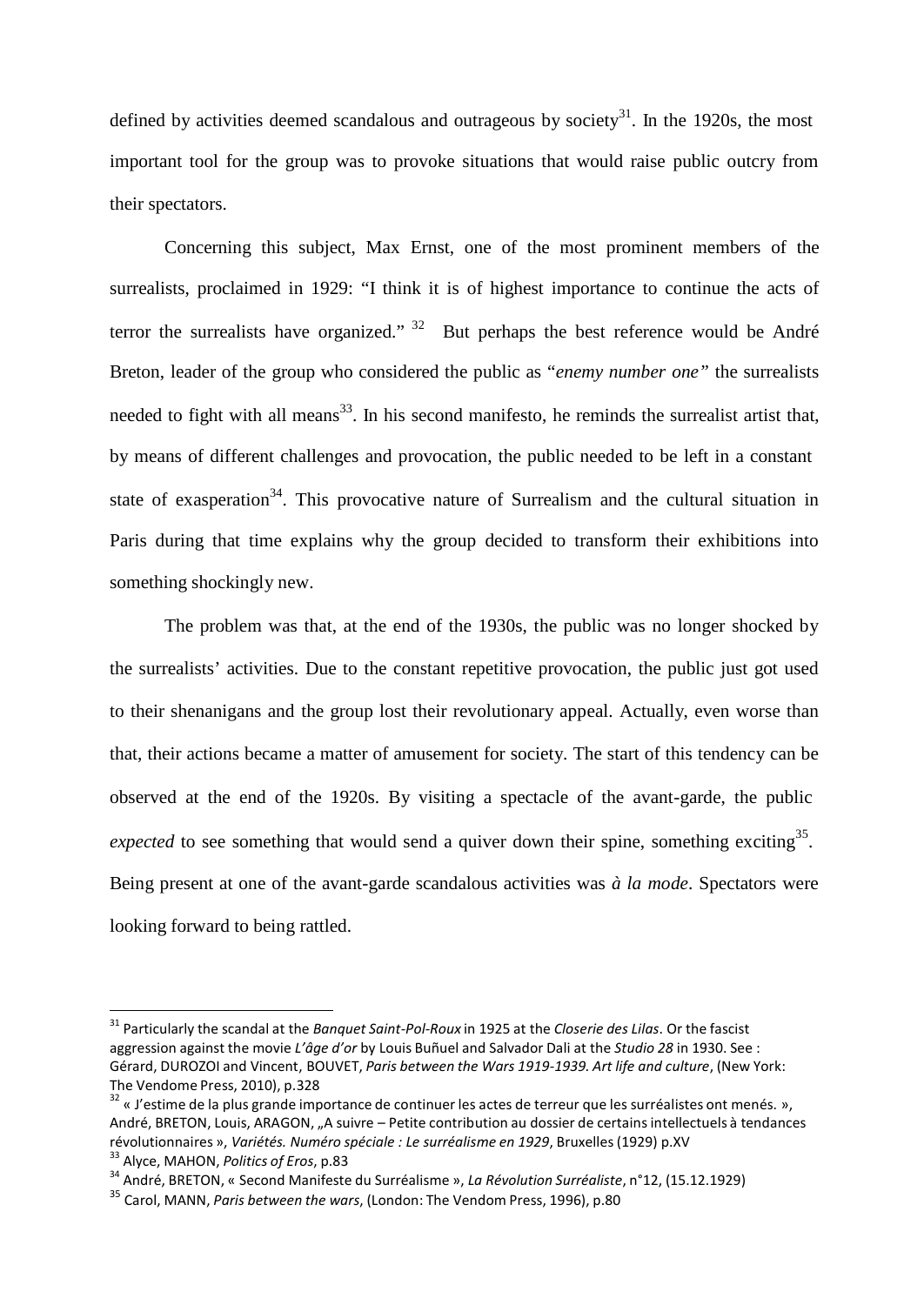Consequently, it seems to have been ever more difficult to really shock the public and to provoke serious outrage on the side of the bourgeoisie. The relationship with their public was important to change society - the most important mission for the surrealists. However this was endangered when the artists failed to make themselves heard or talked about.

The last years before the Second World War were defined by a climate charged by many political and cultural tensions<sup>36</sup>. These tensions were mirrored in the art world favoring national art: depicting French subjects from French artists<sup>37</sup>. However, the surrealist group was comprised of a great number of international artists: Max Ernst was German, René Magritte Belgian, Man Ray American and Salvador Dali Spanish. Because of this and the fact that the group acted in a hostile way to anything conform - political, socially, or cultural - the movement found itself more and more isolated. The artists were simply punished by magazines and critics, as much as the public by complete silence concerning their activities<sup>38</sup>.

The surrealists needed something new and ground-breaking in order to regain the attention, or better even, the indignation of the public. That way they could reassume their position as a real avant-garde movement which would not adapt to society's needs. Therefore, we could define the exhibition of 1938 as the last huge provoking outburst of a group defying to comply with what was demanded of them. The *Exposition Internationale du Surrealisme*  wasn't merely a surrealist spectacle, but *the* surrealist event. That is why most of the publications studying exhibition installation or the history of exhibition in the 20<sup>th</sup> century focus on the 1938 show. It was definitely a pioneer event and defining for the following surrealist exhibitions.

<sup>36</sup> Shown in the famousfailing of the *Font Populaire*.

<sup>37</sup> *L'exposition internationale* held in Paris in 1937 clearly demonstratesthe favorable presentation of an art that could be defined as absolutely French.

<sup>38</sup> Elyette, GUIOL-BENASSAYA, *La presse face au Surréalisme de 1925 à 1938* (Paris : CNRS, 1982), p.50 /131-144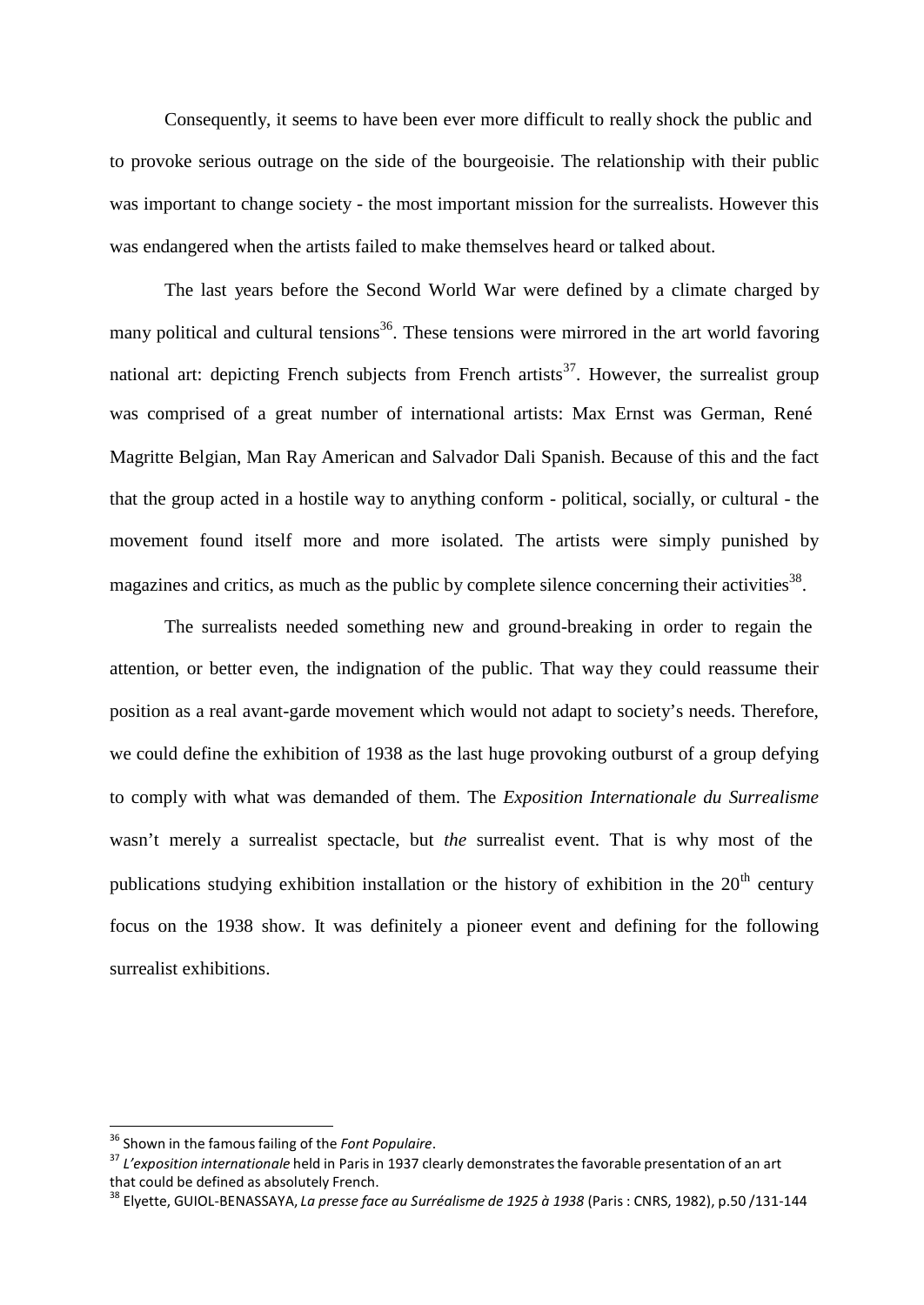Considering the interest the 1938 show sparked in scholars, it is astonishing that the other major international shows are only ever treated in passing<sup>39</sup>. The exhibitions after the war, between 1945 and 1969<sup>40</sup>, still fail to receive their just attention.

Right after the war, and the return of André Breton from his self proclaimed exile (New York City), the exhibition *Surrealism in 1947* took place at the Maeght Gallery in Paris. Written off as dead or unimportant<sup>41</sup>, the movement had many difficulties to face after its "return" to France. Therefore, the event was a *tour de force* to show a movement strong and ready to face new challenges and to undergo new experiences. The exhibition demonstrated the group's return to the French culture. The tone of the exhibition was slightly different to the one of 1938, but the original labyrinthine theme persisted.

The third important show in Paris is the *Exposition inteRnatiOnale du Surréalisme (EROS)* which took place in the gallery of Daniel Cordier in 1959. The main subject here, more than ever, was eroticism. It also shows the first signs of a blending between surrealism and newly formed art movements after the war. International collaboration was more important than ever before. A new generation of artists recharged and vitalized the group. And at the same time the surrealists influenced these artists following a different artistic presentation.

The last international surrealist exhibition, organized in André Breton's lifetime, was *L'écart absolu* of  $1965^{42}$ .

<sup>39</sup> Art historian Alyce Mahon closely studies this phenomenon : Alyce MAHON, *Politics of Eros,* p.19

 $^{40}$  Four years after the death of André Breton, Jean Schuster declares the death of the movement : Jean,

SCHUSTER, « The fourth canto », *Le Monde*, (04.10.1969)<br><sup>41</sup> Maurice Nadeau was the first to establish the myth of the end of surrealism in his publication on the movement in 1945. Since then the movement has always been represented with three phases: its birth defined by the horrors of World War I, its advancement as an important cultural movement in the 1930s, and its decline during and after World War II.<br><sup>42</sup> In the mid 1960s performance artists were already establishing themselves in the art world. They had already

developed their own language. Therefore, even though *l'Ecart absolu* is an interesting exhibition opened during a period charged of revolt and demonstrations, its performance won't show new revelations concerning our study. So, I have decided to ignore this last show, at least for now.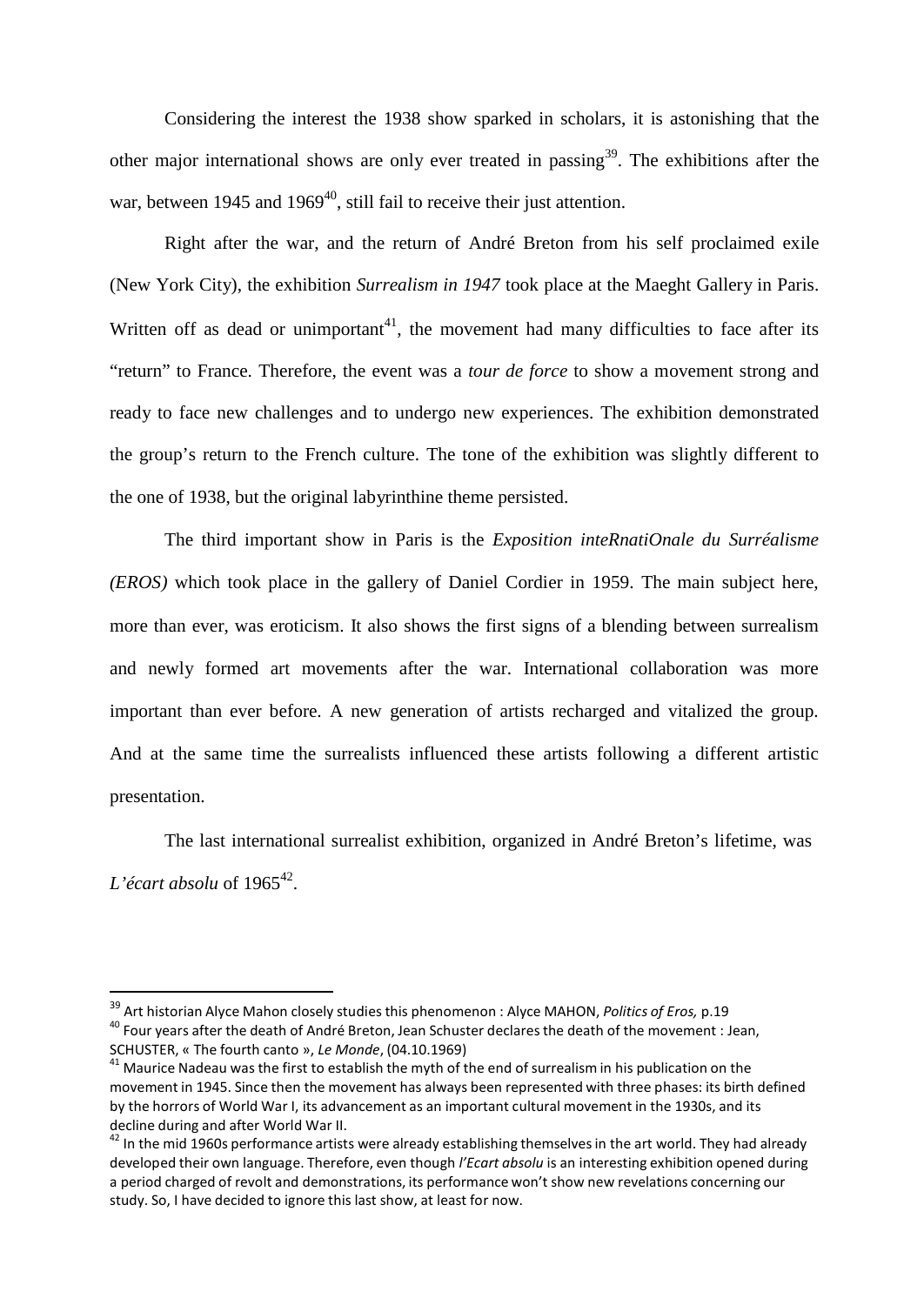It is clear that all of these exhibitions are exemplary and unique in their historic, cultural and social context. The fact that the shows of 1947, 1959 and 1965 have not received more attention and a more detailed analysis is something that needs to be changed, if we are to understand surrealism's importance for the artistic development in France after the World War II.

# **III. The** *vernissage surréaliste* **as forerunner of** *Performance Art* **and** *Happening***: Introducing three performances for the international surrealist exhibitions in Paris**

How the surrealists shocked their public with their new way of treating the art exhibition has already been demonstrated. With the development of their shows into installations, destined to assault the public's senses, they created a new art form. Nevertheless, the group took one step further: they organized outraging performances for their inaugurations. These performances always corresponded to the exhibition's context and always reflected its tone. From 1938 on, every opening ceremony of an international surrealist exhibition in Paris some is comprised of some sort of a performance.

It should be said that even though all these exploits are of different character, we can identify some common denominators.

The public's reaction is always defined by either complete, stunned silence or total outrage. Contemporary articles report this, bearing witness to the outcries of the public. A change in the public reaction can be seen as a mutation of the movement after World War II: the reintegration of Surrealism into the French Culture and the blending with a new generation of artists, as well as new ideas. All these performances played with provocation, as can be witnessed by their reception. That provocation is almost entirely characterized by a game of erotic more or less defined.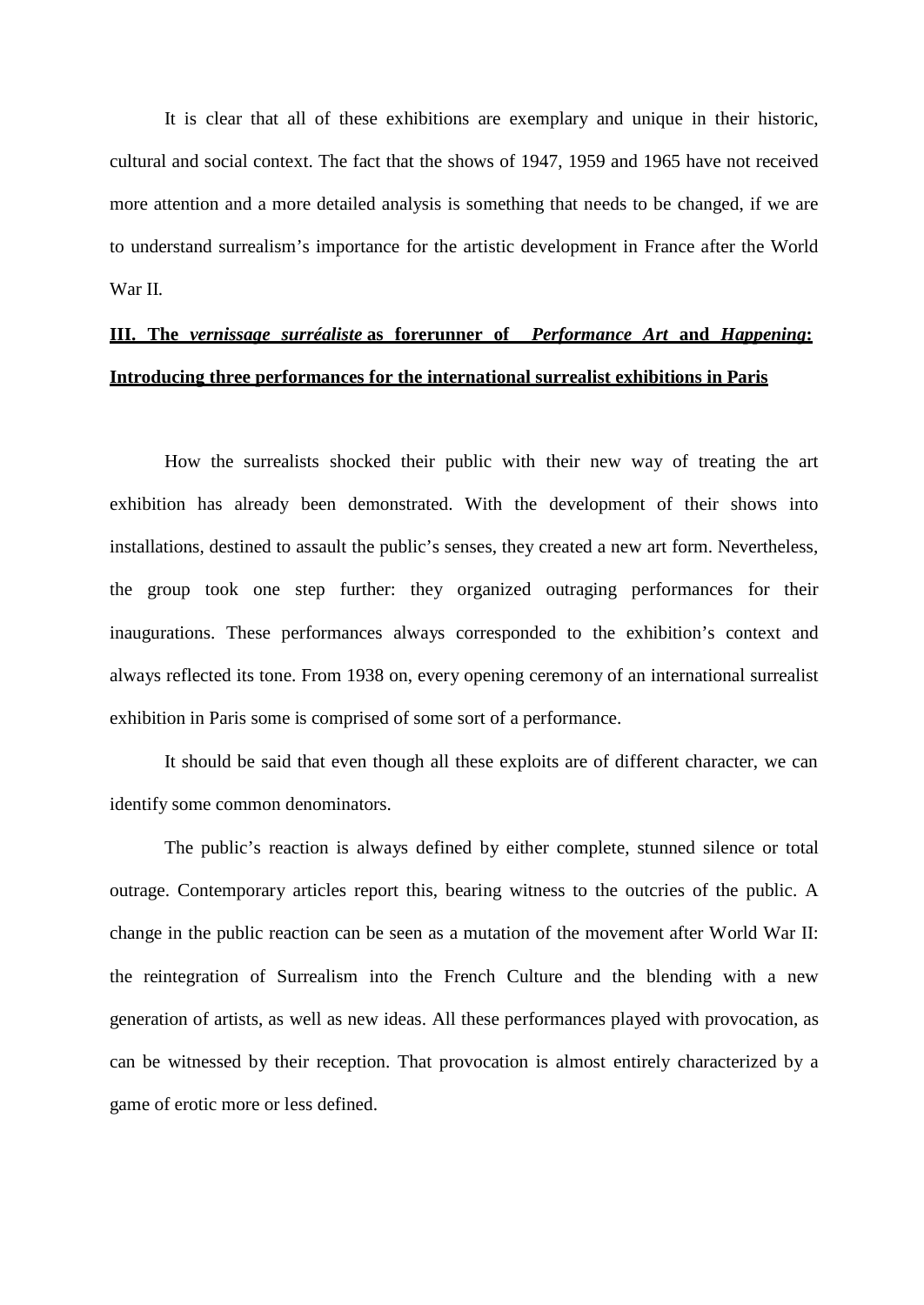For the inauguration of the *Exposition Internationale du Surréalisme* in 1938, the surrealists decided to present a unique example of modern dance, the *Unconsummated Act 43,*  performed by Hélène Vanel. At midnight the half naked dancer gave a dramatic impression of a hysterical attack. She thrashed on the two beds in the main room, wriggled on the ground, twitching and shouting. At the end of the dance, she vanished back into the darkness through the reeds, splattering and soaking the unsuspecting bystanders<sup>44</sup>. Unfortunately, there are only a few remaining photos of the performance. In her thesis, Annabelle Görgen assembles the five surviving images, documenting Hélène Vanel's *Unconsommated Act*. In his book Lewis Kachur features another photo yet largely ignored. Today, we can present one new photo! Found in a small French archive, it has survived all this time, showing the dancer in new positions.

The seemingly chaotic movements are dismissed by most scholars as a simple representation of sexual frustration, organized by Salvador Dali<sup>45</sup>. According to his biography, Salvador Dali supervised her rehearsals closely<sup>46</sup>, hinting that her performance was thought up in his mind<sup>47</sup>. That way Hélène Vanel is reduced to a mere mimic, acting out the artist's fantasies.

Very little is known about Hélène Vanel. She was only briefly affiliated to the Paris Surrealist Group. After her striking performance she seemed to simply vanish. That may be why her significance in history is underrepresented. My research, however, shows Hélène Vanel in a different light. Actually, she had been credible as a dancer and conceptual artist for

<sup>43</sup> The original title of the performance is *L'acte manqué*. For this paper we have adopted the official, accepted English translation. However, we should mention, that this translation raises many questions. Following the reasoning of scholar Don LaCoss, it is even false and should be reviewed. My thesis will cover this question in detail. Don, LACOSS, "Hysterical Freedom. Surrealist dance and Hélène Vanel's faulty functions", *Women and*  performance. A journal of feminist theory, (2005) 15:2, p.48/49<br><sup>44</sup> For a detailed account of her performance see: HUGNET, Georges, "L'exposition international", *Pleins et* 

*déliés. Souvenirs et témoignages 1926-1972*, (Paris : Guy Authier, 1972) p.342/343 or Salvador, DALI and André, PARINAUD, Comment on devient Dali. Les aveux inavouables de Salvador Dali (Paris : Robert Laffront), p.236<br><sup>45</sup> Don, LaCOSS, Hysterical Freedom, p. 44/ 45<br><sup>46</sup> DALI and PARINAUD, *Dali, p.236* 

<sup>&</sup>lt;sup>47</sup> Lewis Kachur surmises that her performance was entirely a product of Salvador Dali's famous method of theatrics. Lewis, KACHUR, *Displaying the marvelous*, p. 86-88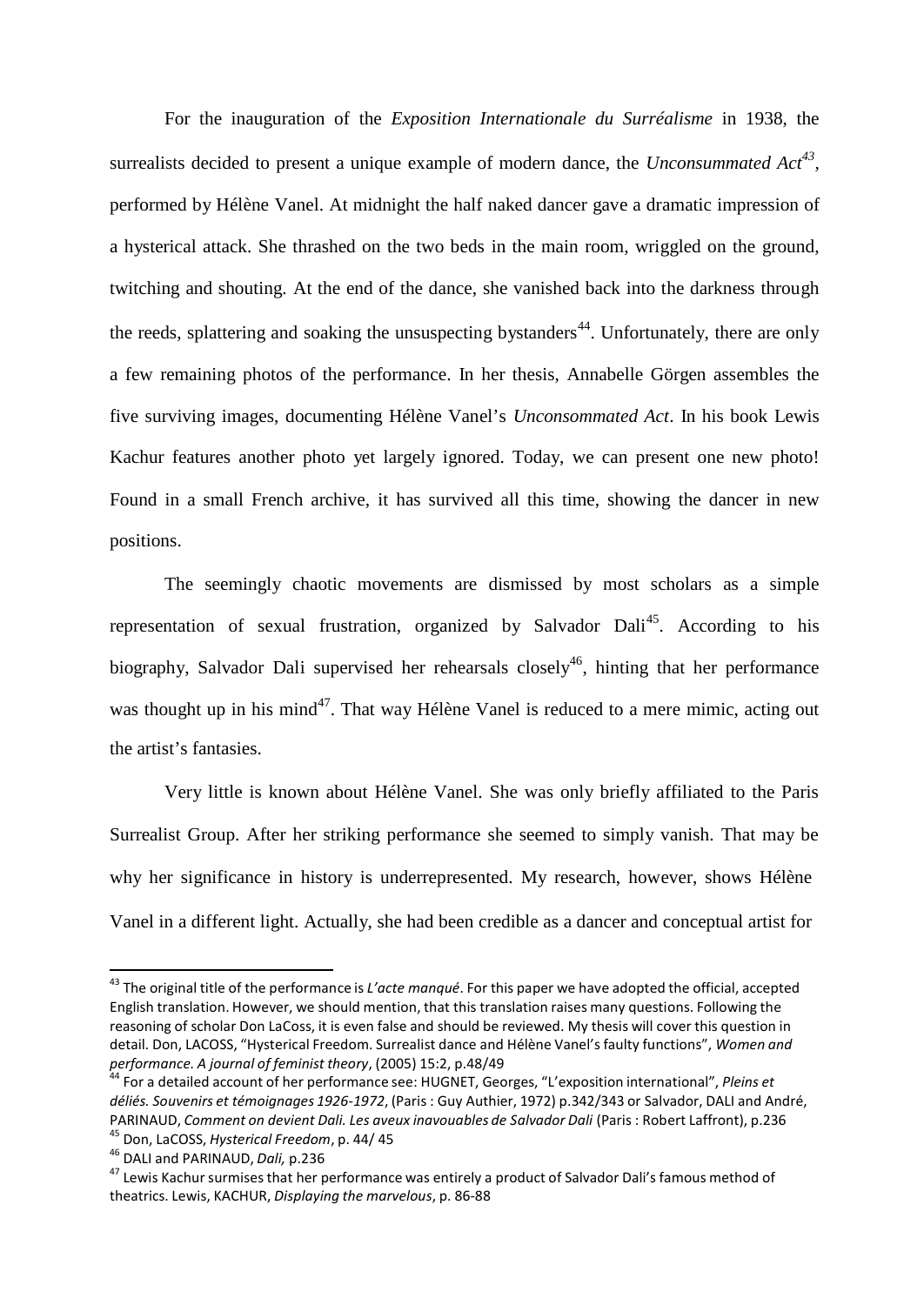quite some time prior to her performance. Together with Lois Hutton, whom she met around 1920/192548, she organized a dance collective called *Rhythm and Color*, described as "true nucleus of artistic creativity"<sup>49</sup>.

The archive of the New York Public library has a collection of newspaper clippings about her in internationally known magazines. Photos accompanying these articles show her dancing her unique style. Furthermore, their troupe has been described as vibrant and comprised of distinctive modern dancers<sup>50</sup>. She was also featured in a card collection called *The artistic dance <sup>51</sup>*. Even photos of an older Hélène Vanel exist, demonstrating her involvement with theatre, and her fondness for masks.

All of these documents are proof that her significance should be reviewed. James Herbert describes her performance for the 1938 exhibition as simple: one only needed to look at one of the remaining photographs in order to deduct the choreography<sup>52</sup>. This is only a simplistic description of her skills. Following our reasoning of her being a skilled artist, certainly doesn't do her justice. When comparing all of these photos with publications showing modern dance diagrams, Rudolf Laban's theory on modern dance, or even Hélène Vanel's own theoretical contributions<sup>53</sup>, we can distinguish a complex and intriguing choreography, overlooked until now. My thesis will analyze the choreography mentioned, proving that her dance was, in fact, an intriguing and haunting piece of performance.

In 1947, André Breton opened the second international surrealist show in Paris, *Le Surréalisme en 1947*, at the gallery Maeght. This time the surrealists decided to celebrate

<sup>48</sup> The two met at Margaret Morris' dance school, but when exactly is still unclear. See: Margaret, MORRIS, *My life in movement* (London: Peter Owen Limited, 1969), p.46 or Carol, LOEB SHLOSS, *Lucia Joyce. To dance in the* 

*wake* (London: Bloomsbury, 2004), p.127<br><sup>49</sup> Jacqueline, ROBINSON, *Modern dance in France. An adventure 1920-1970,* (Amsterdam: Harwood Academic<br>Publishers, 1997) p.77

 $50$  The Dance Magazine (May 1930), p.36

<sup>#194</sup> Helene Vanel, *The Artistic Dance*, German Card, Issued by Eckstein- Halpaus Dresden, approx 1933,

<sup>5.2</sup>cm x 6.2cm, Card set called "The Artistic Dance"<br><sup>52</sup> James D., HERBERT, *Paris 1937. Worlds on exhibition,* (Ithaca: Cornell University Press, 1998) p.144

<sup>53</sup> In her in-house newsletter: *Cahiers rythme et couleur. Prose, poems, croquis, annals, photographies*.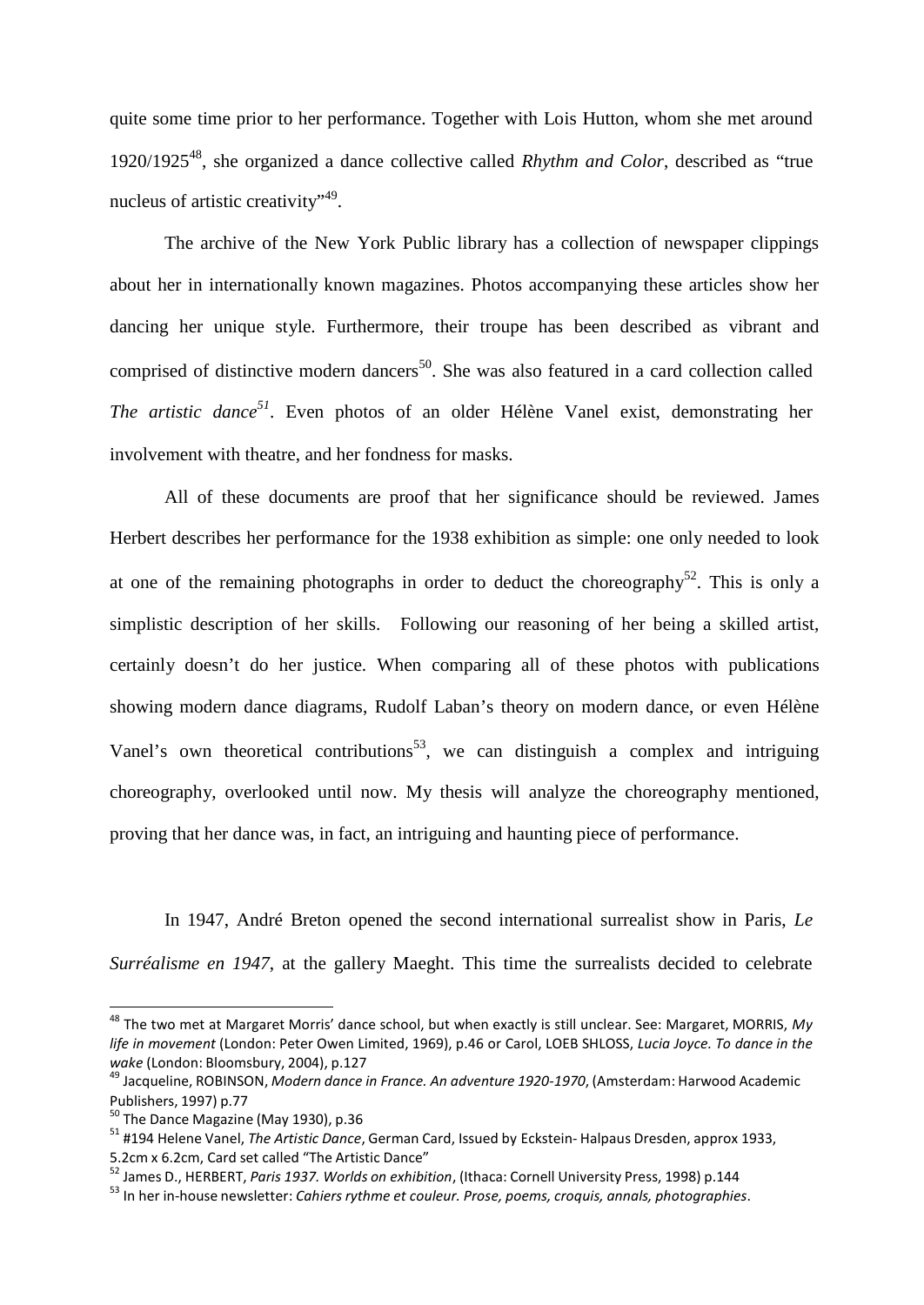myth and magic, a decision influenced by André Breton's travels to Mexico, Martinique and Hawaii during the war<sup>54</sup>. The exhibition installation was supposed to open up an environment which was to help the spectator to arrive at a "rélévation mythique"<sup>55</sup>. The audience was to follow a labyrinthine quest through the show. The exhibition design can be seen as some sort of spiritual guideline, intended to open up the visitor's eyes to the real truth: myth.

The show provoked rather negative reactions. Although the event was said to be a "sensational reentry of surrealism in France"<sup>56</sup>, the intellectuals after the war deemed  $Le$ *Surréalisme en 1947* as too soft and irrelevant for its time. Jean-Paul Satre compared the exhibition with a pretty, but rapidly fading candy<sup>57</sup>. This attitude might be explained because, once again, the surrealists refused to answer to the favored directions in art<sup>58</sup>. They retaliated against political prescription in art and the call for an authentic subject matter in France<sup>59</sup>.

The luxury edition of the exhibition catalogue underlines this attitude of nonconformity. Together with Enrico Donati, Marcel Duchamp created more than just a catalogue. The front cover of the book was lined with black velvet, on which the artists placed a three dimensional, hand painted foam rubber breast. Enrico Donati recalls: "I made them all and painted every nipple. I put in the black velvet because I thought it looked naked."<sup>60</sup>

They titled this actual art object *Prière de toucher* - inviting, or daring the spectator to touch the precious work. The notion of touch was central for the exhibition of 1947. The dim lighting reduced the possibility of sight, whilst the grassy and wet environment underlined the surrealist's idea to use the sense of touch as opposed as sight. *Prière de toucher* reflects the general tone of the exhibition, as did the *Unconsummated Act* in 1938.

<sup>54</sup> Whitney, CHADWICK, *Myth in Surrealist painting 1929-1939*, (Ann Arbor: UMI Research Press, 1980), p.97/98

<sup>&</sup>lt;sup>56</sup> Anonymus, "Surréalisme", Combat (February 1947)<br><sup>57</sup> Jean-Paul, SATRE, "Von der Radikalität des Surrealismus", *Neue Rundschau*, N°1 (1981) p.36

<sup>&</sup>lt;sup>58</sup> After World War II, the art world favored more abstraction or social realism. The continued faith of Surrealism for desire and the unconscious, rather than real-life political action was deemed as escapist. Alyce, MAHON, *Politics of Eros*, p.108

<sup>59</sup> Alyce, MAHON, *Politics of Eros*, p.109

<sup>60</sup> Matica, SAWIN, *Surrealism in Exile and the beginning of the New York School*, (Cambridge/ London: MIT Press, 1995) p.394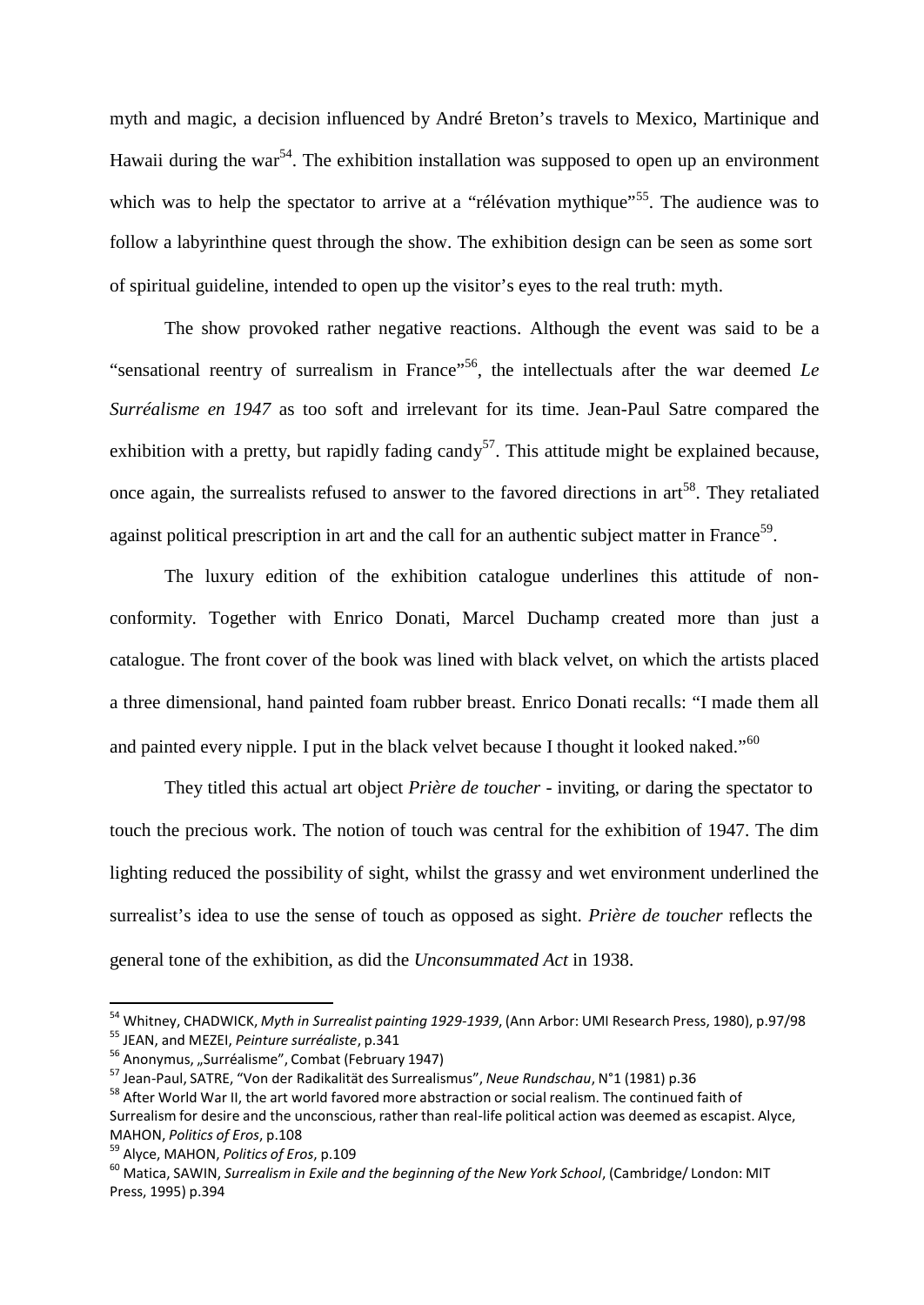The work also reflects the surrealists' attitude towards the traditional gallery environment. Marcel Duchamp's art object played with the museum and gallery tradition, in which it is strictly forbidden to touch any piece of art. The Surrealists therefore invited the spectator to be part of their game, to step upon the norms established by galleries and society and to follow their lead of insurrection. Seen like this *Prière de toucher* becomes more than just an art object. While handling the catalogue, one could not refrain from literally cupping the breast. Therefore the spectator was forced to participate with something we could call "performance". It could be interpreted as a pioneer example of the relationship between viewer and artwork. For many later performance artists, the idea of interaction and relation between them and their audience is of central interest<sup>61</sup>. To involve the audience in a performance and to provoke reactions is important in order to complete the work of art. The surrealists' experiments with performances anticipated this attitude.

Following this definition, *Prière de toucher* is transformed from exhibition catalogue to art object, and even to some sort of performance piece. Unfortunately we don't have time to further discuss the matter. It is necessary to carry out further research on this viewer participation and to study the public's reaction to the certainly erotic aspects of *Prière de toucher* in order to arrive at a conclusive analysis.

The *Exposition inteRnatiOnal du Surréalisme* (EROS) in 1959 opened at the highpoint of the cold war. Opposed to the politically charged situation and to the election of Charles de Gaulle, who, in the eyes of the surrealists underlined the dominance of the conservative<sup>62</sup>, the surrealists decided for a celebration of the erotic and desire, embodied by the mystical figure of Eros. Visitors were even warned of the nature of the events and its explicit contents. The gallery environment favored everything condemned by society. The design itself evoked

<sup>61</sup> Helge, MEYER, "Audience as participant in Performance Art", InterArt Actual, Canada, (2009)

<sup>62</sup> Alyce, MAHON, *Politics of Eros*, p.149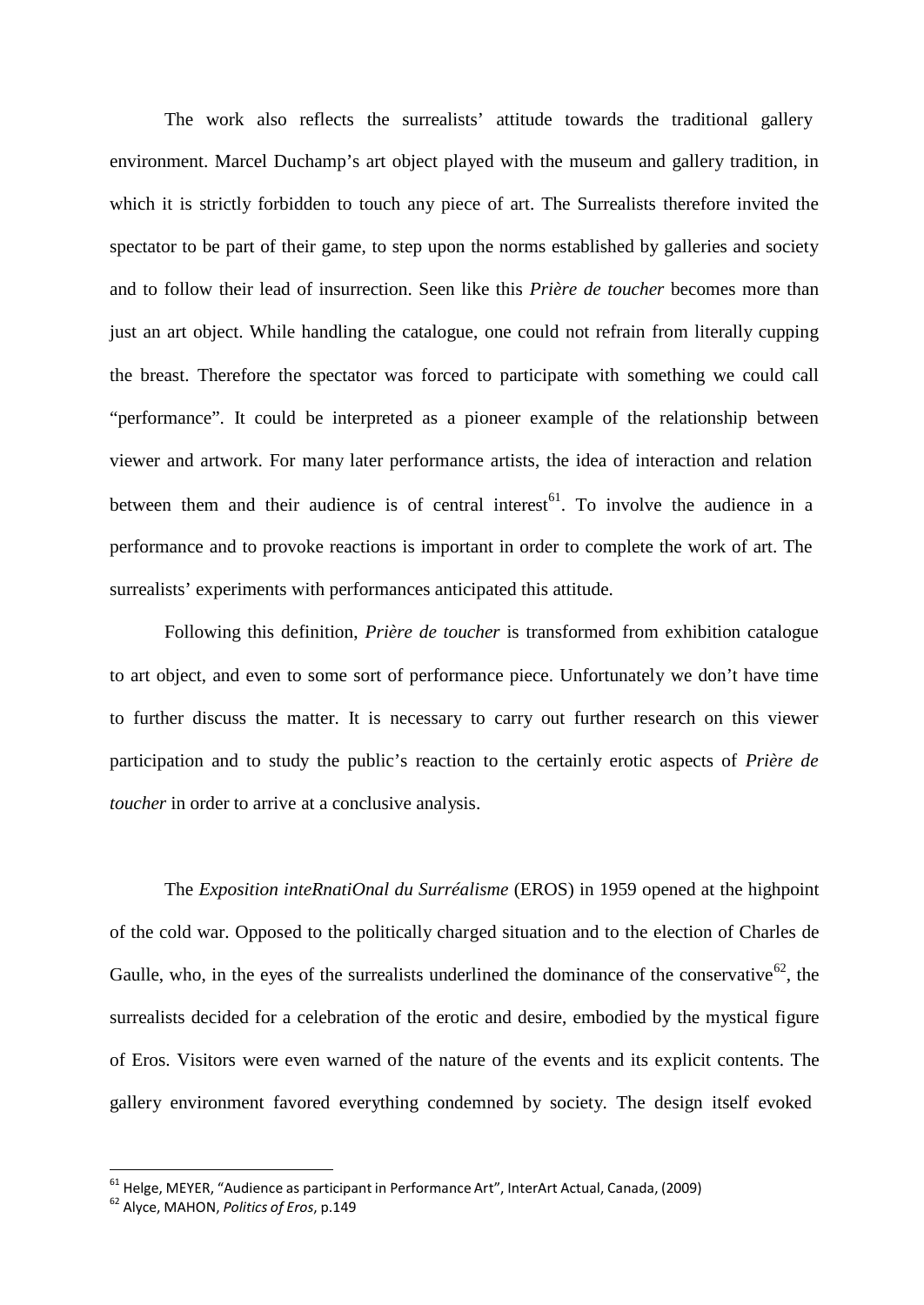memories of a brothel (soft music, sweet smells, red velvet). And the artworks presented showed different fetishes.

The show culminated with a surrealist dinner, the *Banquet Cannibale*, organized by André Breton and based on a conception by Meret Oppenheim. Here a naked woman was stretched between burning candles on a table, as if ready for a sacrificial ritual<sup>63</sup>. The woman lay there totally still with her eyes closed while some invited guests ate the food spread out on her body.

The original version of the performance, called *Festin de Printemps* was organized by Meret Oppenheim in April 1959 in Bern. "Three couples, including the woman, partook, without silverware, of the exquisite repast laid out on the human table decked with wood anemones."<sup>64</sup> André Breton, who liked the ambiguous meanings of most of Meret Oppneims work $^{65}$ , asked her if he could reenact the performance for the inauguration of EROS.

The main difference between both events is that *Festin de Printemps* was an intimate dinner between friends of the artist. That way the celebration of spring, a renewal of some  $\text{kind}^{66}$ , was staged as a private ritual. The golden-painted face transformed the naked woman into something sacred, a goddess. Combined with the fruit on the body, Meret Oppenheim referred to the sacred state of nature<sup>67</sup>.

The more public performance of *Banquet Cannibal* transformed the private ceremony in a scandalous event, presented for the voyeuristic eyes of the spectators<sup>68</sup>. This interpretation is enhanced by the fact that there are virtually no photos of *Festin de*

<sup>63</sup> Alyce, MAHON, *Politics of Eros*, p.163

<sup>64</sup> Brice, CURIGER, *Meret Oppenheim. Defiance in the face of freedom*, (Zurich/ Francfort/ New York: Parkett Publishers, 1989), p.70 <sup>65</sup>

Isabel, SCHULZ, *"Edelfuchsim Morgenrot" – Studien zum Werk von Meret Oppenheim*, (Munich: Silke

<sup>&</sup>lt;sup>66</sup> Festin de Printemps was also seen as some sort of fertility feast. Brice, CURIGER, *Defiance*, p.70

 $67$  The reference between fruit, nature and women has been used many times in the course of art history and survived until modern times. See: Kenneth, BENDINER, *Food in painting. From the Renaissance to the present* (London: Reaktion Books, 2004)

<sup>68</sup> Isabel, SCHULZ, *Studien zum Werk*, p.126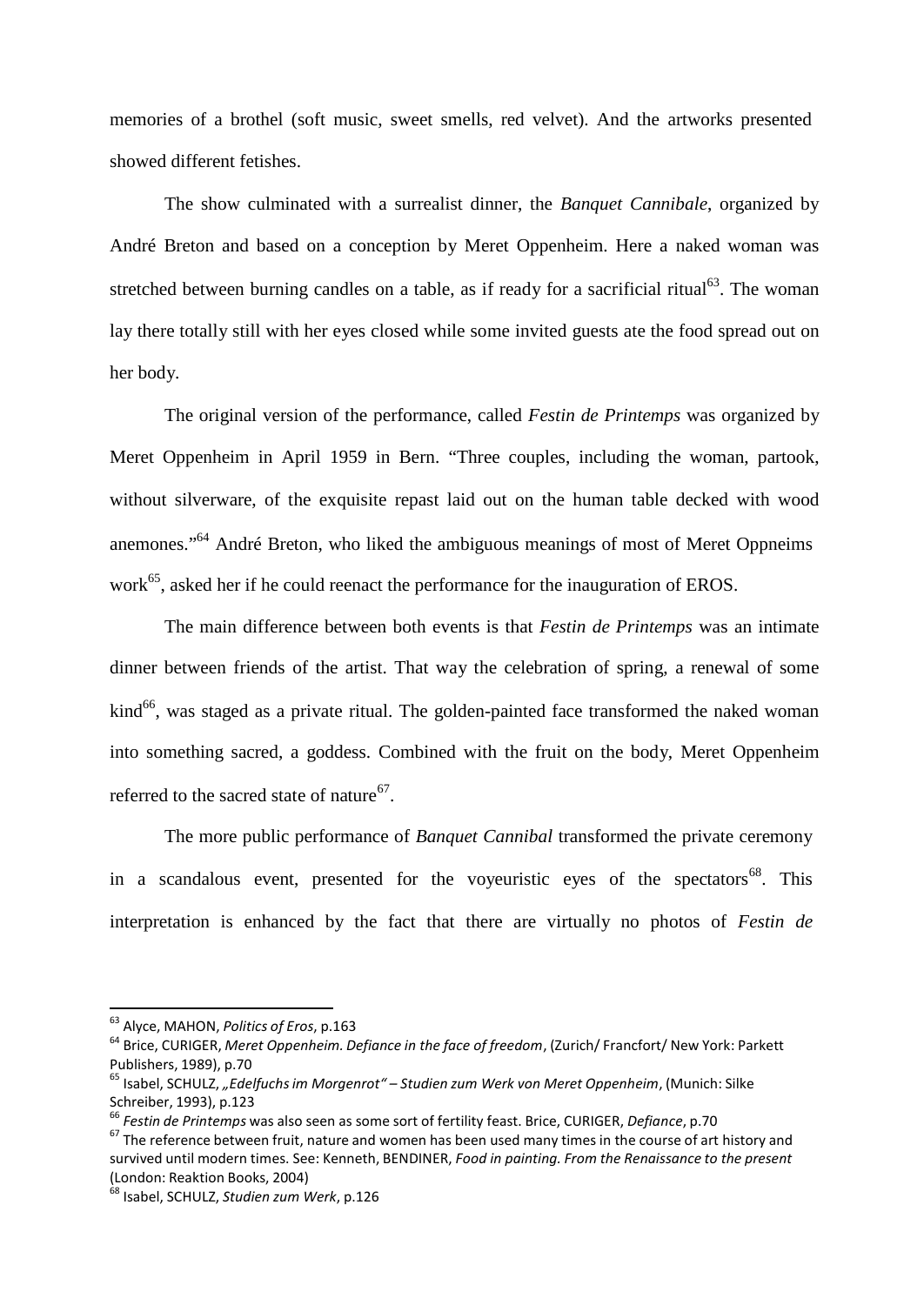*Printemps*<sup>69</sup>. The documentation of the pagan ritual was not planned<sup>70</sup>. By changing the name to *Banquet Cannibal*, André Breton also enhanced the dark interpretation of the performance. Aside from the fact that the surrealists presented the female body as goddess like, they also posed her on a sort of alter – as a sacrifice. The word "cannibalism" underlines this meaning. The invited are there to eat from the woman, in some way to absorb her.

Meret Oppenheim's reaction to the event was rather negative. She thought that André Breton failed to catch the meaning of her surrealist dinner. She condemned the public presentation of her idea: in her eyes the surrealists used it more as an amusement than a secret ritual for initiates<sup>71</sup>. Meret Oppenheim always favored some distance between her and the surrealists in order to underline her independence and artistic freedom<sup>72</sup>. After the disappointment of *Banquet Cannibal* she decided never again to participate at a surrealist show, as the "weird fantasies" of *après-guerre* surrealism made her sick<sup>73</sup>.

But it is wrong to only see the differences between both *Festins* and to underline the public character of *Banquet Cannibal*. Research shows that André Breton, even though he underlined the darker meaning of the performance, did not undermine the original idea of celebrating woman and nature.

#### **Conclusion**

This was only a short introduction of the performances I will closely study and analyze. My goal is to shed new light on each of these events, as well as to clear any misconceptions.

<sup>&</sup>lt;sup>69</sup> Only one image exists, poorly lit and out of focus.

 $^{70}$  Conversation with Dominique Bürgi, friend of Meret Oppenheim and co-author of her catalogue. November, 19th , 2013

<sup>71</sup> Christiane, MEYER-THOSS, *Meret Oppenheim. Aufzeichnungen 1928-1985, Träume*, (Bern/ Berlin: Gachnang & Springer, 1986), p.45<br><sup>72</sup> Christian, FLURI, "Revolte gegen die Fesseln der Vernunft", *Nordwestschweiz,* (29.06.2013) p.24

<sup>&</sup>lt;sup>73</sup> Francois, GRUNDBACHER, "Meret Oppnheim. La fée des surréalistes nous raconte ses dernières créations", *Beaux-Arts Magazine*, N°18 (November 1984) p.32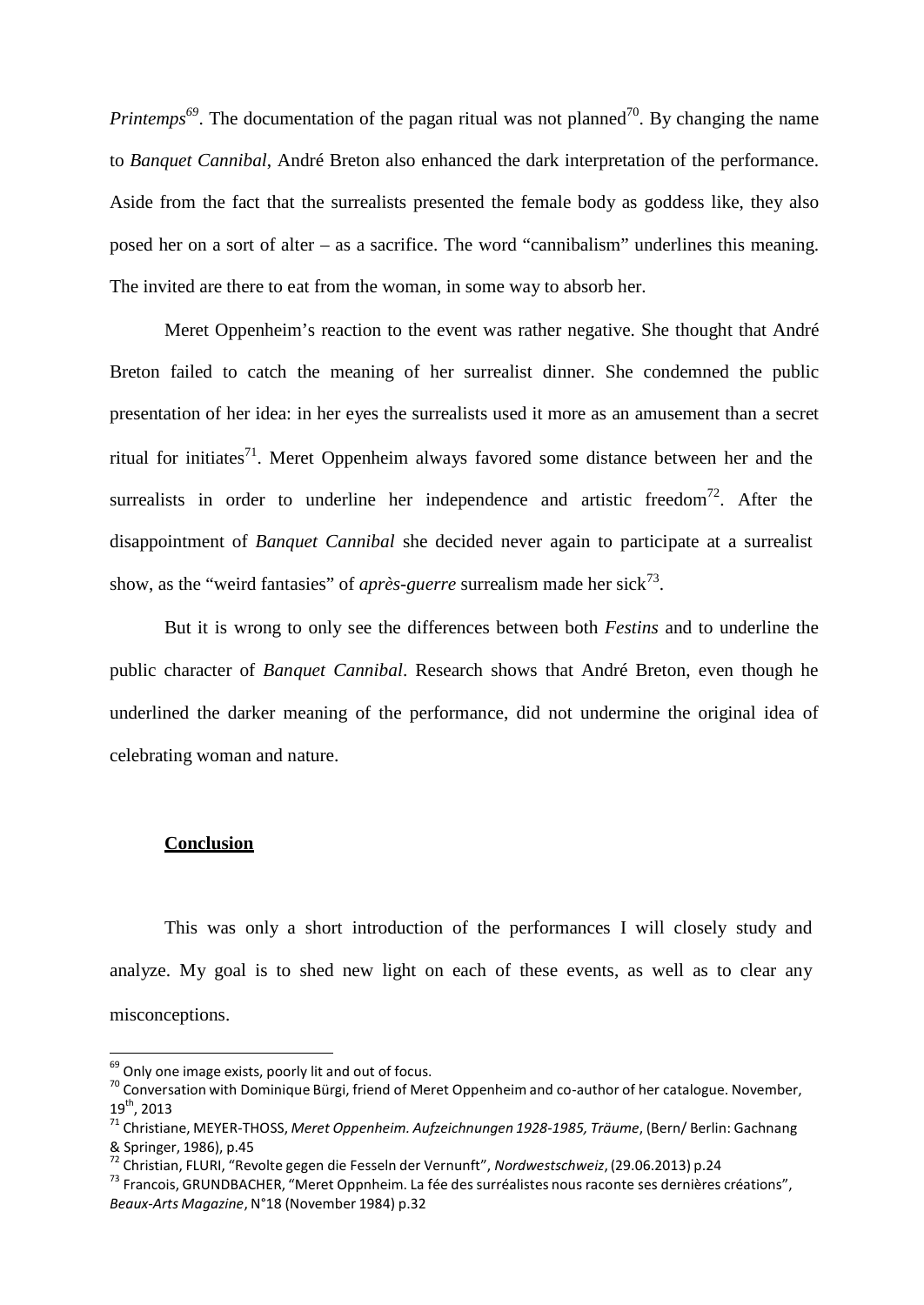I will underline Hélène Vanel's importance for the dance world and try to reconstruct her hysterical dance for the exhibition in 1938. I will explain how the performance reflects the surrealist's obsession with the mentally ill and hysteria. I will show how *Prière de toucher*, the exhibition catalogue of 1947, could be interpreted as some sort of performance piece and how the work experimented with viewer publication. In the end I will discuss the differences of *Festin de Printemps* and *Banquet Cannibal* of 1959 – particularly its darker interpretation. But I will also point out the commonalities of both performances. Instead of presenting *Banquet Cannibal* as a failed experiment, I will show how the sacredness of women and nature is still demonstrated by André Breton.

But I will go further than that. I won't only concentrate on Surrealism. My goal is to show, that these performances directly influenced the exploits of later performance artists. When we compare *Danger Music* of Dick Higgins or Günter Brus' *Action Psychodramolett* of 1971 with Hélène Vanel's *The Unconsummated Act*, we can definitely draw parallels between the surrealist performance and those artists establishing themselves later. But perhaps the most fitting example of a performance piece corresponding to that of 1938, is Vali Export's *Hyperbulie*, of 1973. I will present a new analysis of these exploits to draw a connection to the surrealist's experiments. It will demonstrate how the group's obsession with hysteria and the mentally ill<sup>74</sup> is mirrored in performance pieces of the 1960s and 1970s generation.

*The Unconsummated* act isn't the only surrealist performance echoed in later performance pieces. Valie Export's *Touch Cinema* from 1964 reminds one of Marcel Duchamp's work *Prière à toucher* from 1947, for example. And Carolee Schneemann's *Meat Joy* of 1964 and her *Body Collage* of 1967 remind us of *Banquet Cannibal* organized for the surrealist show in 1959. Many performance artists have centered their work on the use and

<sup>&</sup>lt;sup>74</sup> André Breton had worked for the hospital St Dizier at the Second Army Psychiatric Centre in 1916. Letters such as "Lettre aux Medecins-Chef des asiles de fous", *La Révolution Surréaliste*, N°3 (April 1925) or "La cinquantenaire de l'hystérie", *La Révolution Surréaliste*, N°2 (15.03.1928) celebrate the hysteric and mentally ill as surrealist heroes, being oppressed by doctors and society.